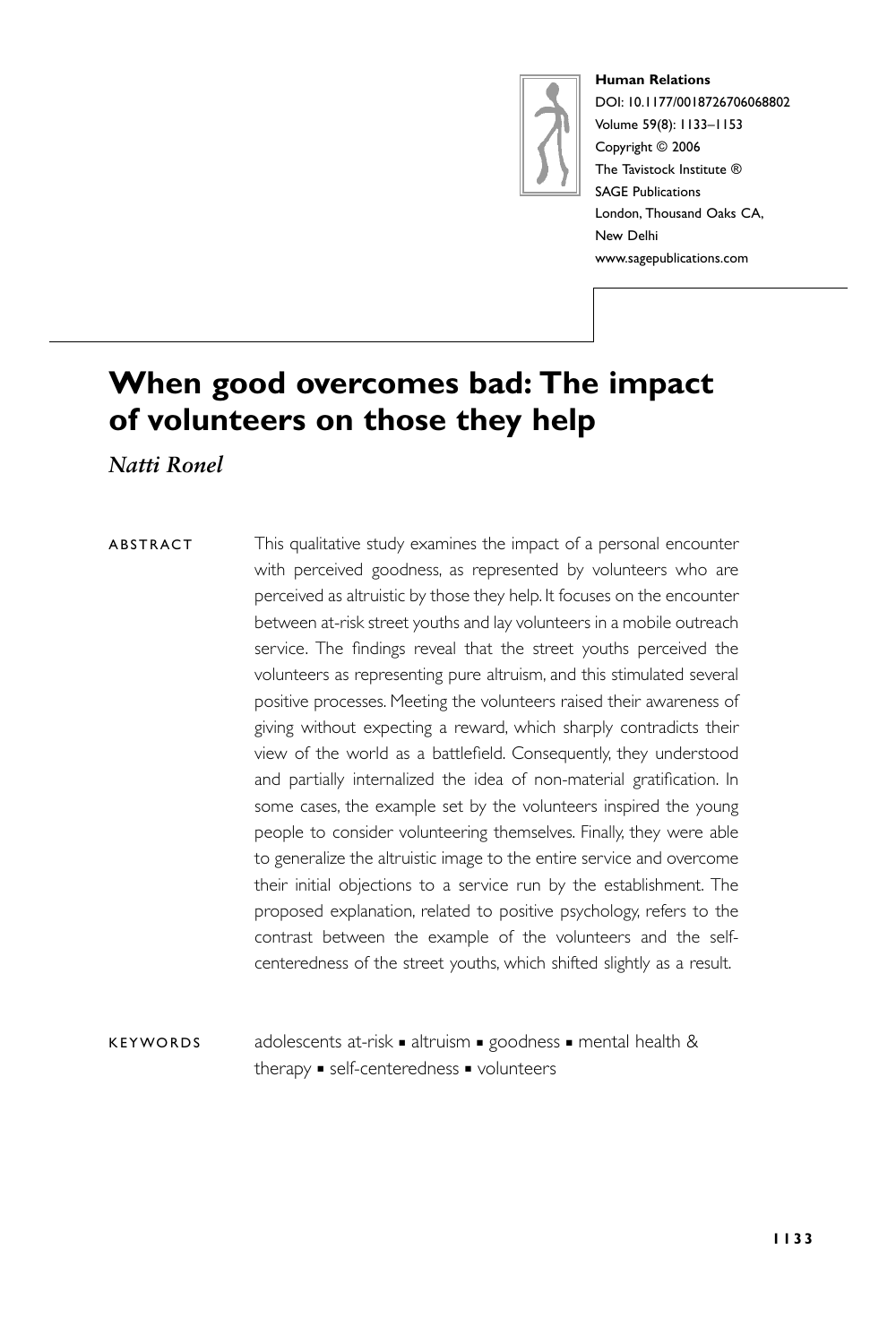# **Introduction**

What impact does a personal encounter with perceived altruism and the experience of being the direct object of highly positive human virtues have on individuals? Extensive research has dealt with the impact of facing bad experiences or human relationships, from biological, social, criminological, psychological, and other perspectives. However, scholars have paid less attention to the impact of facing unconditional goodness (one inspiring exception is Sorokin, 1967), manifested by perceived altruism, although recently, interest in this topic has grown (e.g. Underwood, 2005). Accordingly, the extensive study of altruism and pro-social behavior has focused on different variables at the micro-, meso-, or macro-level (Penner et al., 2005; Piliavin & Charng, 1990; Rachlin, 2002), but unfortunately has not yet targeted its special impact on its beneficiaries.

The current phenomenological pilot study attempts to explore this important, yet relatively neglected field of study, by focusing on the process that evolves from the encounter of street youths with volunteers who are perceived as good-hearted and altruistic. To the best of my knowledge, it is the first attempt to study the impact on a target audience of the encounter with volunteers and with perceived altruism, in particular, and one of the very few to study the impact of perceived goodness, in general. For clarification, goodness, badness, and altruism are considered here as values added to human relations by those who subjectively experience them, and not as objective entities. They are understood here as attributes of human encounter that may impact those involved. The understanding of this impact is the purpose of the present work.

### Altruism and positive experiences

In an impressively extensive review of studies with a wide range of perspectives, Baumeister et al. (2001) claim that the effect of bad experiences on individuals is stronger than good ones, and therefore human relationships are affected more by negative, destructive encounters than by positive, constructive ones. These results may explain the preoccupation in social science with badness and its impact. However, recently a growing number of scholars have questioned this bias in research and clinical practice (e.g. Gable & Haidt, 2005). Even Baumeister et al. (2001) express some discontent with their findings, and encourage researchers to search for and identify circumstances in which good events overpower bad ones. In accordance with this suggestion, the implication of the current study goes far beyond the work of volunteers or human services with marginal population groups, as it may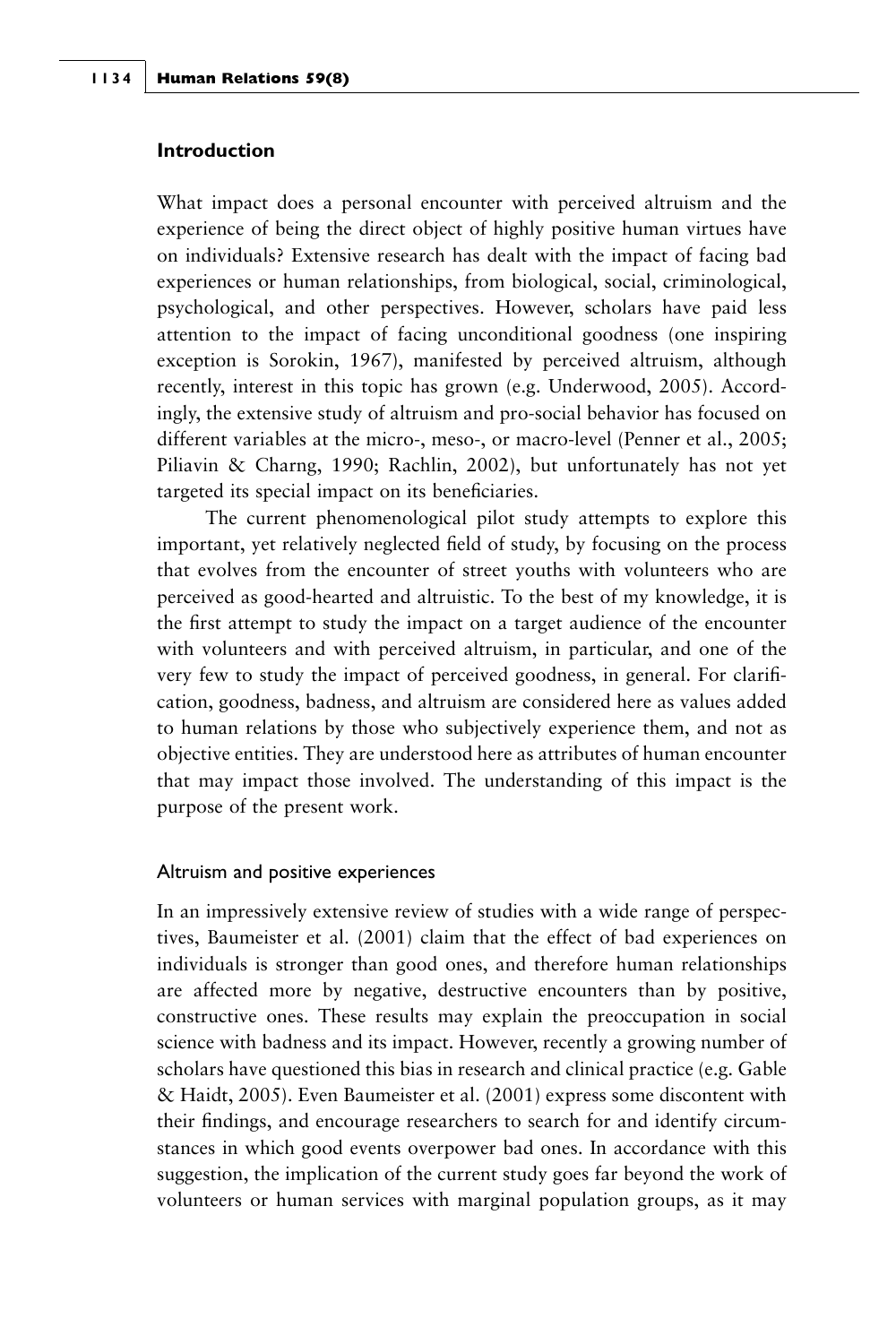expand our understanding of the nature of positive human encounters, in general.

Theoretically, this subject is associated with the growing field of positive psychology (Seligman & Csikszentmihalyi, 2000), which 'is about positive subjective experience' (Seligman, 2002: 3). Positive psychology is a reaction to the prevailing emphasis in the social sciences on negative and destructive factors that may be associated with impaired development and behavioral disorders (Sheldon & King, 2001). On the grounds of only a few empirical studies of the positive emotions that we feel when others do good, positive psychology signals a shift by focusing on understanding positive experiences and their significance. This change implies that any theory in the social sciences should include consideration of the power of goodness and its influence on individuals and groups. Such inclusion may, in effect, overcome what Kohlberg (1981) identifies as a natural fallacy of psychology, that is, the study of the 'is' rather than the 'ought', or in other words, the biased study of prevailing badness rather than aspired-for goodness.

An underlying assumption of positive psychology is that positive traits and experiences are neither a result of nor secondary to negative processes (Duckworth et al., 2005). Since positive traits and experiences are authentic by nature, they should be studied as they are, and not as manifestations of negative or nihilistic intentions. The theories and studies of altruism may exemplify this need.

As a focus of research, altruism usually falls in between an everlasting conflict between those who perceive it to be an authentic experience and those who perceive it as rooted in selfishness (Khalil, 2004). While Fehr and Fischbacher (2003) suggest a description of altruism based on evolutionary grounds and claim that '[a]ltruistic behaviour in real-life circumstances can almost always be attributed to different motives', others (e.g. Batson et al., 2002; Clohesy, 2000) define altruism as a unique motivation that aspires to benefit others, transcending private self-interest. These researchers stress the importance of a model that goes beyond the self-interest explanation of human intentions. In an extensive review, Post (2005) demonstrates and provides explanations for a correlation between altruistic behavior and the physical health and psychological well-being of the actors. However, he does not describe the impact on the recipients of the altruistic act. In the current study, although the immanent nature of altruism is not a topic, the process by which perceived altruism bears influence is a major focus of interest. Accordingly, the study refers to altruism as a positive motivation that bears impact, without binding it to presumed selfishness or other hidden motives.

In her broaden-and-build theory of positive emotions, Fredrickson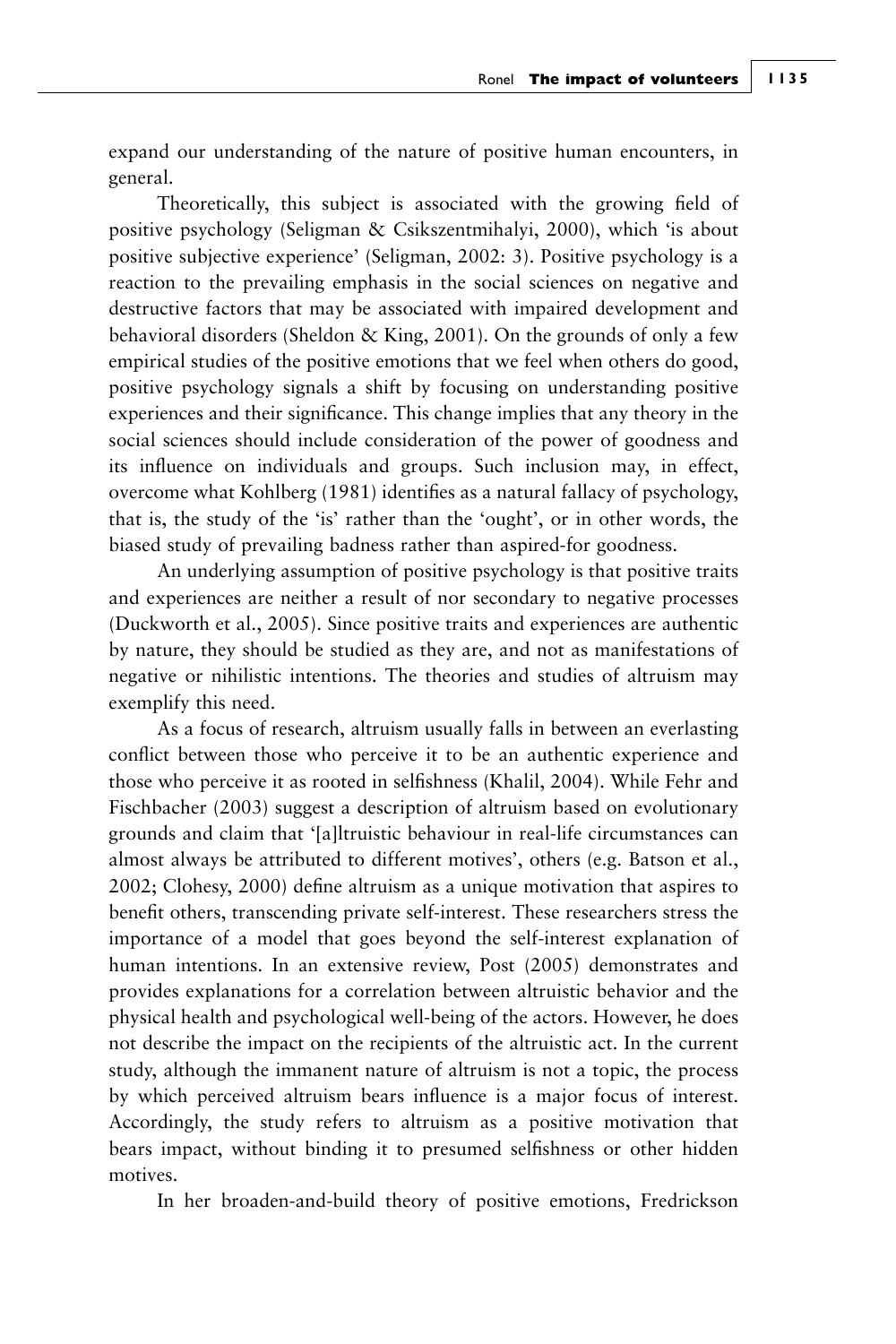(2001) asserts that positive concerns encourage individuals to engage positively with their environments. Positive emotions share the ability to broaden individuals' behavioral repertoires and build their enduring personal resources. In the same vein, Gillham et al. (2002) discuss the preventive power of interventions that emphasize positive qualities in children and adolescents. From a similar perspective, in an extensive study of volunteers in welfare organizations in Ireland, Mac Neela (n.d.) concludes that 'volunteers were described as bringing something special to the organisation, involving the helping/giving ethos' (p. 146). Unfortunately, Mac Neela does not provide a detailed description of this helping/giving ethos and does not analyze its influence.

# Volunteers

Existing knowledge about volunteers in the human services focuses mainly on the volunteers themselves (e.g. Fitch, 1987; Naftali, 1999) or on organizational issues related to their employment (e.g. Cnaan & Cascio, 1999). In these fields, research usually examines characteristics of volunteers and the motives behind their decision to volunteer, compares the effectiveness of volunteers with that of professionals (Golden, 1991), or explores the influence of volunteering on the volunteers themselves and the benefits they may gain (Hamilton & Fenzel, 1988; Hocking & Lawrence, 2000; Johnson et al., 1998; Moore & Allen, 1996; Schondel et al., 1995). However, there is a marked lacuna in our knowledge of the special impact that volunteers, who may symbolize altruism and good intentions, have on their target audience. This is a particularly relevant issue in a service that targets at-risk youngsters, since this population is considered hard to reach, and one that resists intervention.

# Street adolescents

Adolescents who stay on the street, whether because it is their main recreation site, or because they are homeless, rarely seek help from the official human services. This is due to their sense of alienation and vulnerability, as well as the distrust of such services (Kariv-Ben-Moshe, 2002; Molnar et al., 1998). To facilitate interventions with street youths who are difficult to access, situated on the social margins, and who belong to a negativist subculture, an inventive service is required (United Nations Office on Drugs and Crime, 2005). Outreach work is an important part of such a service. It reaches out to adolescents on the street, provides them with shelter from street life, and offers a place to talk (Brown, 1986; Dilorenzo et al., 1993;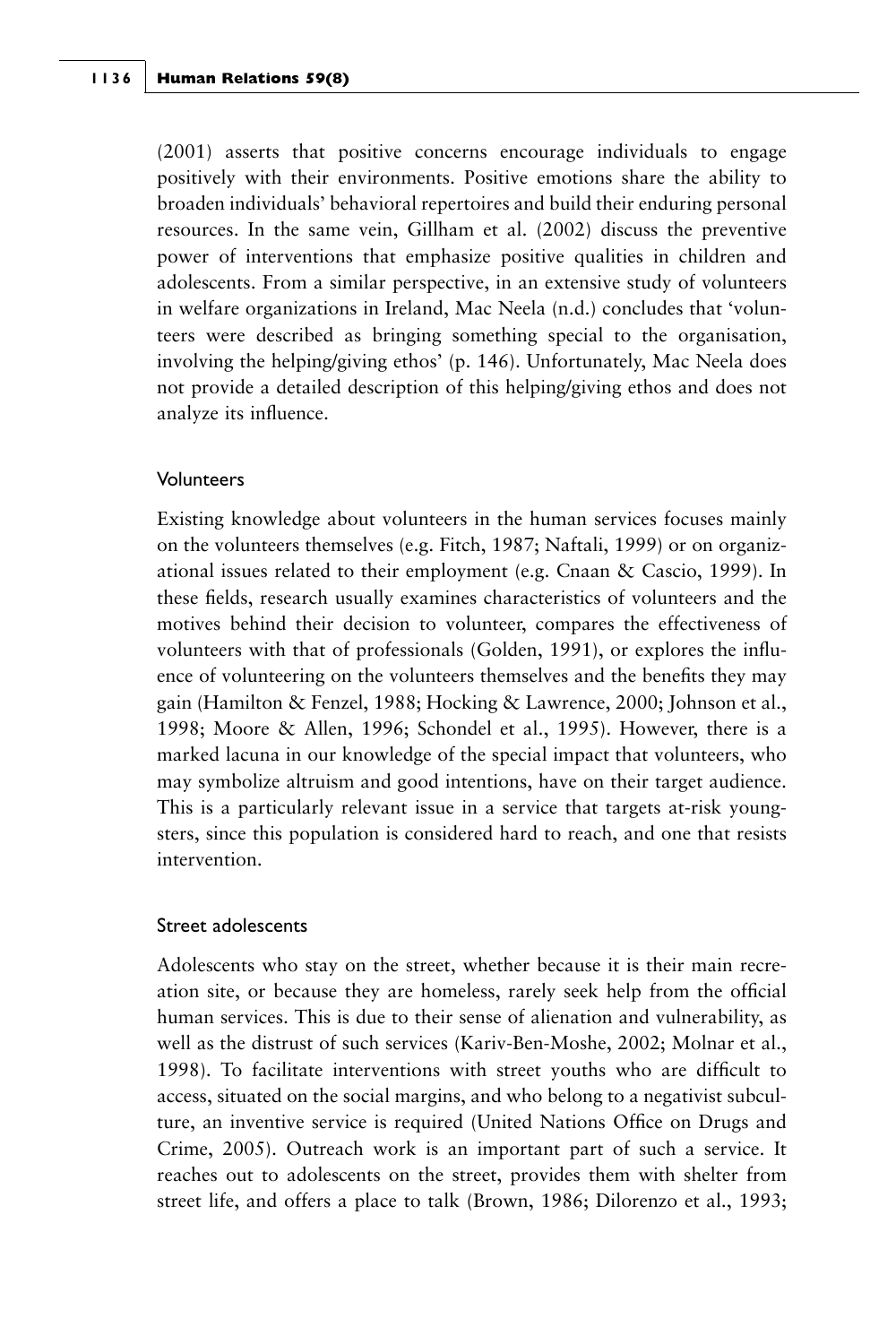Susser et al., 1990). It also offers youth unique, non-institutionalized encounters, in which therapeutic relationships can develop.

The current study focuses on the encounter between street youths and volunteers of the night vans operated by Elem (the Association for Youth in Distress and at Risk). The vans are an outreach service that looks for adolescents on the streets and provides them with basic needs (food and clothes), informal counseling, and referrals to welfare services. The vans' work is based heavily on volunteers. Our aim was to investigate the impact on the street youth of meeting volunteers, the process that evolves in the encounter, and the implications for our understanding of therapeutic and human relationships.

# **Method**

Research of the van service began in 1999 and continued for a year. It focused on two vans – the Tel Aviv van, which was the archetype for the service, and the Jerusalem van. Since the vans constitute an exclusive service that employs unique methods with a special population, studying it required an appropriate research design that would enable us to understand the distinctive phenomena (Polkinghorne, 1989) without interfering in them. We choose a qualitative, phenomenological-interpretative research design (Bryman, 1988; Spinelli, 1989; Van Manen, 1997) that relies on participatory observations of the van team's work and interviews with people who formed direct ties with the adolescents. A limitation was that we could not administer questionnaires to the street adolescents or conduct interviews with them, because of their typical distrust of people identified with the establishment, and also because we wanted to avoid any interference with the vans' regular work.

An underlying assumption was that experiencing human phenomena might enhance studying them; therefore the study was planned in a direct dialogue between the researchers and the van teams (Borkman & Schubert, 1994).1 Thus academic knowledge was combined with the experiential knowledge gained in working with street youth (Reason, 1994). We considered the van teams as participants of the study who played a role in conducting the study and explaining the meaning of the data collected. In addition, one research assistant participated in the regular everyday work of one of the vans.

The phenomenon under study was the experience of meetings between street youths and volunteers and its meaning. Our methodology enabled us to describe this subjective image and its meaning (Kockelmans, 1987). It was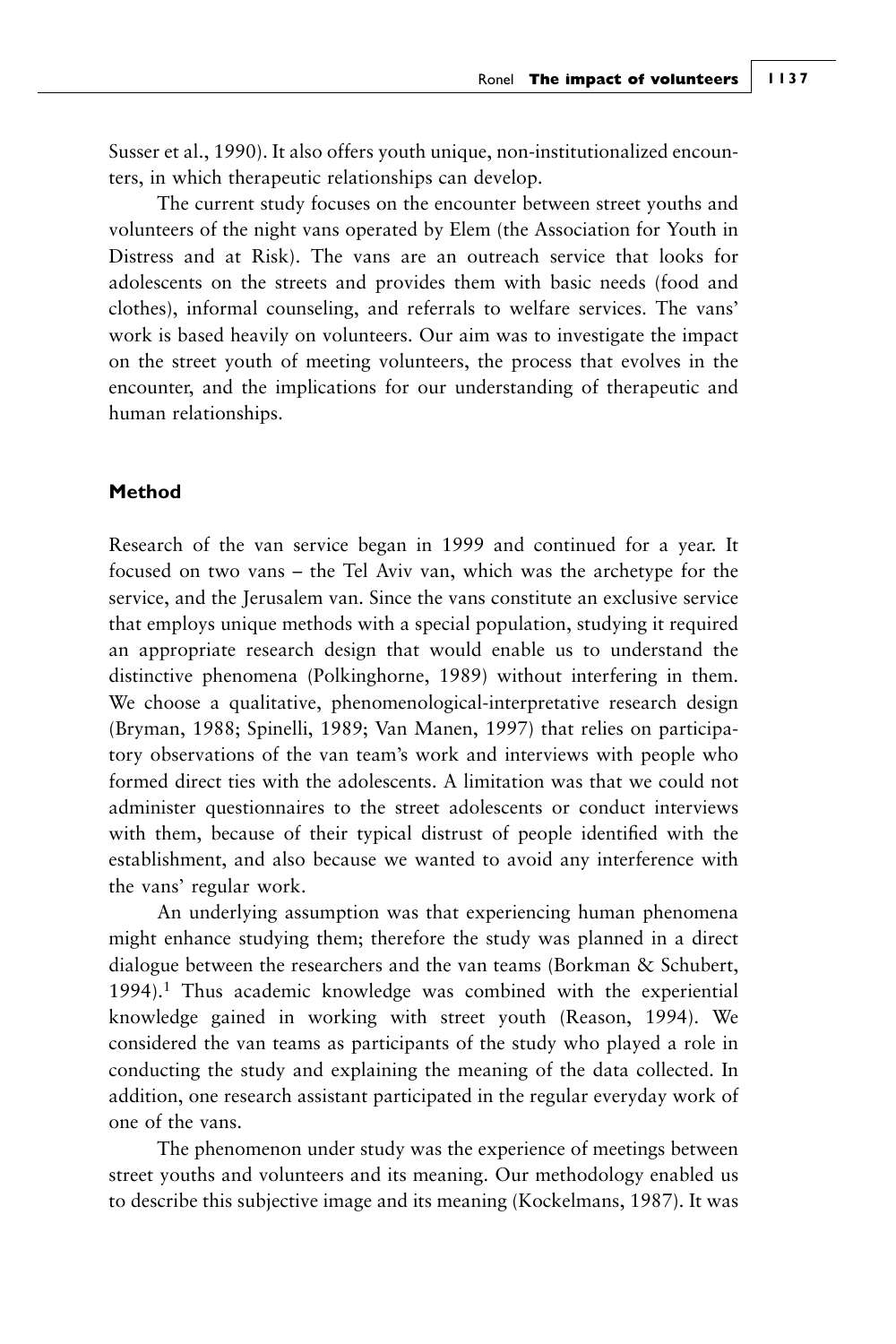composed of several triangulated components of data collection, which together enhanced the validity of the results (Shkedi, 2003).

# Participatory observation

A member of the research team who is a social worker joined the Tel Aviv van team and spent a year participating in its activities. Among other things, she observed the work of the van volunteers and their impact on the adolescents. Care was taken to observe the natural behavior of the youths and volunteers in the natural environment of their encounter, as part of the process that would have occurred anyway, even if the researchers were not present (Kidder & Judd, 1986; Tunnel, 1977). The study can be defined as an inquiry from the inside (Evered & Meryl, 1981), because the researcher became part of the phenomenon being investigated. Following the typology of participatory observers offered by Atkinson and Hammersley (1994), this researcher joined the van as a researcher-observer who participated in its work, but gradually identified herself more as a participant who also served as a researcher-observer. In such a research design, there may be tension between the methodological and the epistemological requirements, and it is not uncommon to loosen the methodological preciosity for the benefit of the epistemological information (Kemmis & McTaggart, 2000). The primary researcher (and author of this article), who did not participate in the van's activities, addressed the risk of bias that may arise with this methodology by providing a complementary 'outsider's' perspective (Evered & Meryl, 1981).

### Interviews with van workers

Numerous in-depth interviews were held over several months with five of the van workers. The interviews were unstructured, and were conducted in the conversation-with-a-purpose method, where interviewer and respondent talk freely about the subject of the interview. The goal of the interviews was to obtain a full description of how the van service functioned, its objectives, and its operating principles, as perceived and performed by the workers. A central issue that arose during the interviews was the inclusion of volunteers in the van team and its impact on the adolescents. The van workers were asked to outline cases of adolescents whom they met during their work. The outlines were based on the van logbook and the workers' recollections. Around 30 cases that the van team had helped were outlined. These data portrayed the ongoing relationship of the team members and volunteers with the youth.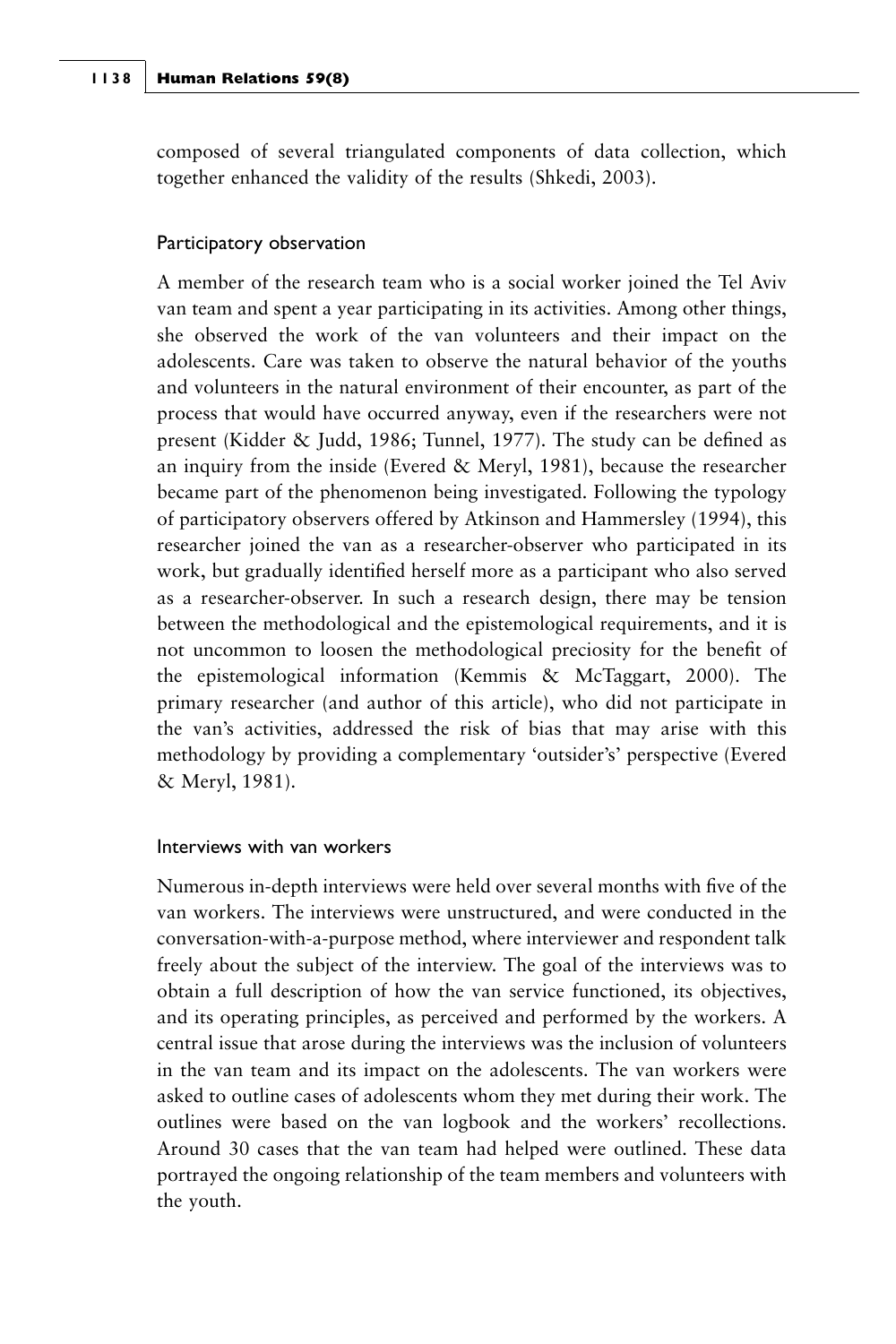# Interviews with adolescents

Although we could not directly interview most of the young people, we were able to interview three of them (two from Jerusalem and one from Tel Aviv) who maintained long-term contact with the van teams. During a prearranged meeting in a café, the three were questioned extensively about their experience with the van volunteers. These adolescents do not constitute a representative sample. The interviews with them are included here to verify the data obtained from the other sources.

#### Data analysis

The data analysis was performed by the qualitative phenomenological method (Giorgi, 1975; Shkedi, 2003). The process entailed a first reading of all the raw material, which suggested a general sense of the volunteers' work and its impact; an additional reading, in which we identified separate categories of meaning with respect to the volunteers' impact; referring the various categories to each other; translating the categories into scholarly language (the term 'altruism', for example); and integrating the insights gained to obtain a meaningful description of voluntary work and its impact. To reinforce the authenticity of this description, we asked the van team to read the interim results of the analysis and comment on whether it reflected the true situation.

It should be noted that the current qualitative methodology, which uses neither random sampling nor controlled design, limits the ability to generalize from this study. Rather, it provides an in-depth case study, the main findings of which may be transferred to other cases.

# **Results**

A short description of the volunteers' work will serve as background to the discussion of how the street adolescents viewed this activity.

#### Using volunteers

A key operating principle of the night vans was the regular use of volunteers. During the period of the research, 14 volunteers worked with the Tel Aviv team, and 16 volunteers with the Jerusalem team. Most of them joined the tours of the streets, and some of them volunteered auxiliary services, such as donating clothes or making sandwiches and cakes and bringing them to the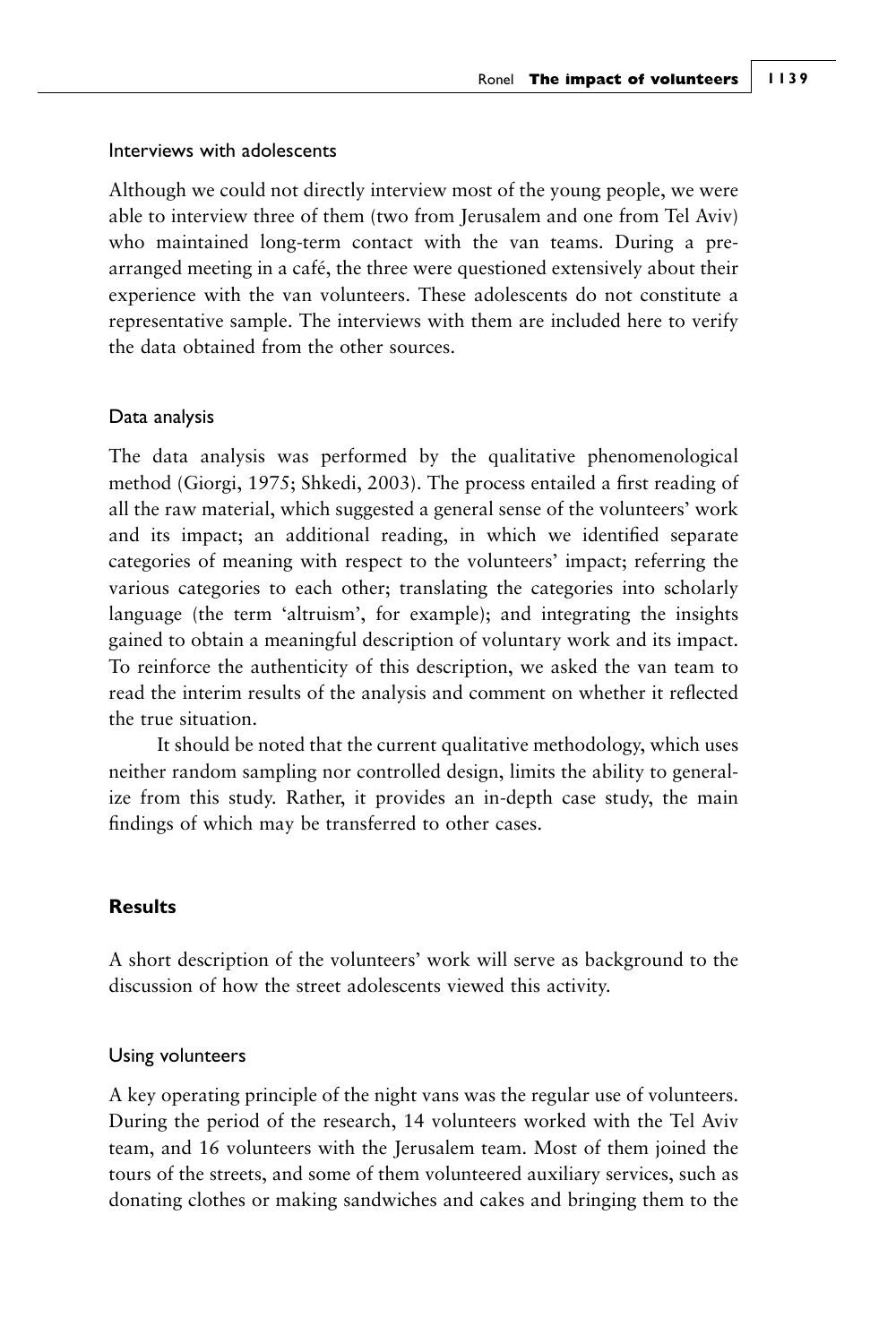site. A physician occasionally joined the team on a volunteer basis, to arrange tests for the adolescents (for HIV, hepatitis, and so on).

The volunteer profile varied, with ages ranging from 21 to 60. Some were students, others worked in the caring professions, and there were also physicians, computer experts, and soldiers in the standing army. Volunteers were assigned to regular sites, which they visited once a week. They functioned like the salaried van workers – they conducted conversations and interventions, provided material help, and so on. In cases where decisions were required, the volunteer consulted with the workers, in real-time if possible. Like the workers, the volunteers generally created ongoing relationships with several adolescents, who waited for them to arrive at the site.

All volunteers attended regular group training for volunteers and workers. The meetings included reviews of events on the street, ventilation talks, and discussions of cases. When necessary, the volunteer coordinators also provided individual training. General volunteer training (providing information on drug use, the structure of the city's service system, and the like) was administered once every three months.

An example of a long-term relationship established between an adolescent from a male prostitution area and an adult volunteer may serve to illustrate the work of the volunteers.

D. was around 20 when the van staffers first met him in Hahashmal Park (a male prostitution area). He was dressed in women's clothes and used marijuana regularly. After a long period of distrust and hostility towards the van, he struck up a particularly close relationship with a volunteer, and she has been accompanying him for three years in a development process. At first, the relationship with the volunteer was limited to once a week, when the van arrived at the park, but later it expanded beyond the official volunteering hours – to meetings in cafés, or offering help and support in various aspects of life. For example, the volunteer went with D. to arrange his affairs with the social services, helped with his dental treatment, taught him how to look for a job, and also joined him in the process of seeking and finding work. After a year of this close relationship, D. no longer went to the park, ceased any contact with prostitution, and started working for a company that provides services to the elderly. He rented an apartment, paying the rent himself.

As in this story, the encounters that developed between street adolescents and volunteers often transcended the framework of the services provided by the vans, or any other framework. The boundaries of the helping process and its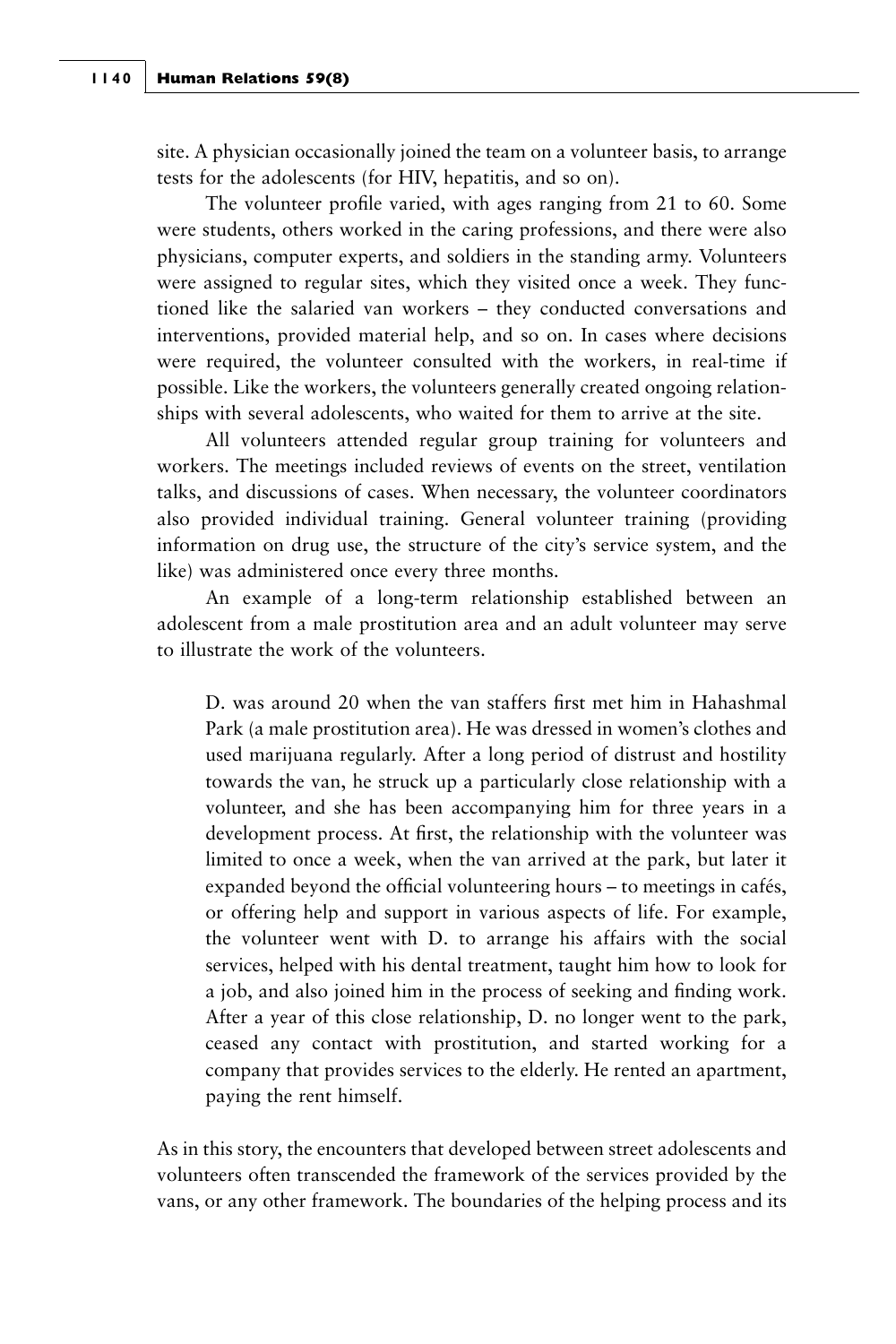characteristics were flexible and open to changes, in accordance with the needs that arose. Some volunteers allowed the adolescents to phone them at any time, meet them during the day in cafés or elsewhere, and join them on everyday errands. Since each volunteer created close ties with a relatively small number of adolescents, they were able to make themselves available to the youths more intensively, if necessary. The following example illustrates the broad and flexible range in which the volunteers offered help.

A., aged 22, had abandoned her religious beliefs and family, and was alone in the world. She suffered a mental disorder, and survived on a basic allowance from the social services. As part of a meaningful relationship with the van-staffers, A. said she would like to fix her teeth, which had been severely neglected. A volunteer managed to arrange free treatment by a volunteer dentist.

Since the volunteers were not necessarily welfare professionals, the nature of the healing relationships created between them and the adolescents was not that of formal therapy. They can be better defined as a combination of friendship and mentoring, usually unconditional. Furthermore, the way that the adolescents perceived these relationships and were influenced by them was distinct from their relations with the workers.

### The impact of volunteers on adolescents

Analysis of the findings reveals that the presence of volunteers on the van team and the encounter between at-risk youths and volunteers providing them with services influenced the adolescents in several ways.

#### An innovative encounter with voluntary work and altruism

For most of the adolescents, this was the first encounter with volunteers and it was a significant innovation for them. For the first time they realized that some people are willing to devote their time for the good of others (in this case, for them) without receiving any material reward. Most of the street youths were accustomed to a materialistic 'grab whatever you can' ethos, and for many of them, this was the rule even in the closest relationships with their family or partners. Few had come across relationships grounded on giving something without getting an immediate, and usually material, reward. Thus, they considered the volunteers, who received no material benefit, as representing altruistic motives and attitudes, even though this may not have been the volunteers' chief motive. In evidence, the volunteer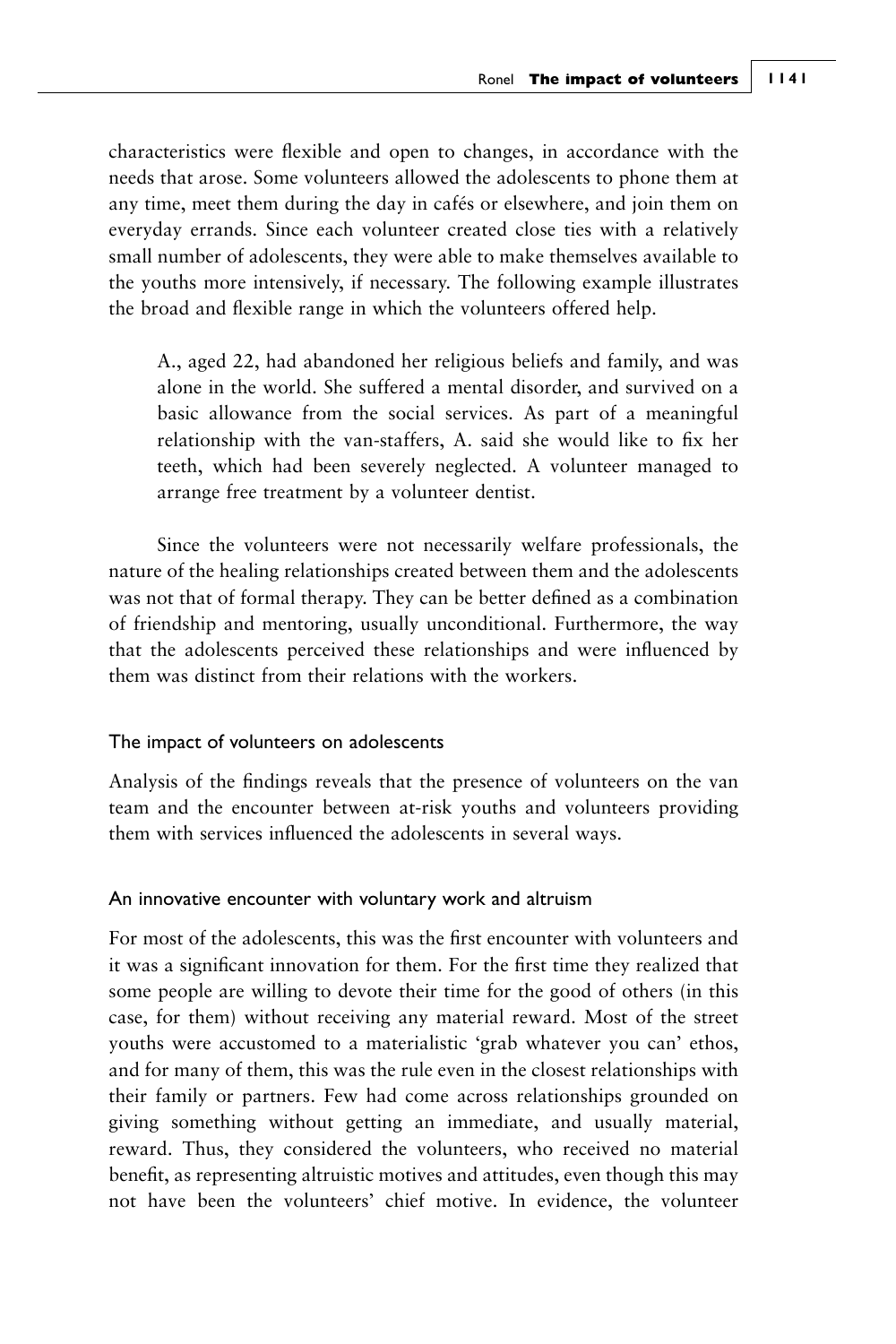coordinator for Jerusalem pointed out that the question 'Are you a worker or a volunteer?' was a very common one, and the answer surprised the young people every time:

They are amazed that people give them something for nothing, without payment. This sort of giving also frees those who receive the service from the obligation to give something in return, to progress, to prove – nothing is expected of them – and this is what enables a genuine relationship to evolve.

The impressions of the van teams, which were confirmed by the participatory observations, were that encountering volunteers and acts of selfless giving without requests for material reward broadened the worldview of the adolescents. The notion of volunteer work opened the youths' eyes to the possibility of indirect, non-material gratification. For many of them, this was a corrective experience (albeit preliminary and possibly limited). One adolescent said, 'If there are really people who care, and they give and give without getting anything, then perhaps the world's not as awful as I thought . . . the Elem people . . . showed me there are different options . . . not just surviving like I was doing . . .' Another one said that 'all of a sudden, people want to help you; it changes your negative ideas about the world. I have to believe in good and that there's hope'.

As these comments demonstrate, most of the street youths were accustomed to negative human encounters and relationships in which they were abused, neglected, or had to struggle to survive. Experiences of support and true caring were rare in their lives. This accumulated experience resulted in a suspicious, alienated, and survival-oriented attitude, which may explain their initial resistance to any intervention. However, meeting the volunteers, whom they perceived as altruistic, made a change in their everyday experience. For some of the youths, this change was only an initial, although different stimulus. We have no data on its overall impact on them. But others, as the data reveal, internalized this marked shift in their human experience and began a process of transformation in their attitudes and, subsequently, in their lives. However, measuring the magnitude of this transformative process is beyond the scope of this pilot study.

The Tel Aviv van coordinator maintained that coming face to face with what they perceived to be pure altruism was something of a jolt to the worldview of the adolescents. As such, it helped to convey Elem's message of unconditional acceptance:

But then it emerges that not everyone is actually getting paid, and something changes in their attitude to us. The encounter is free of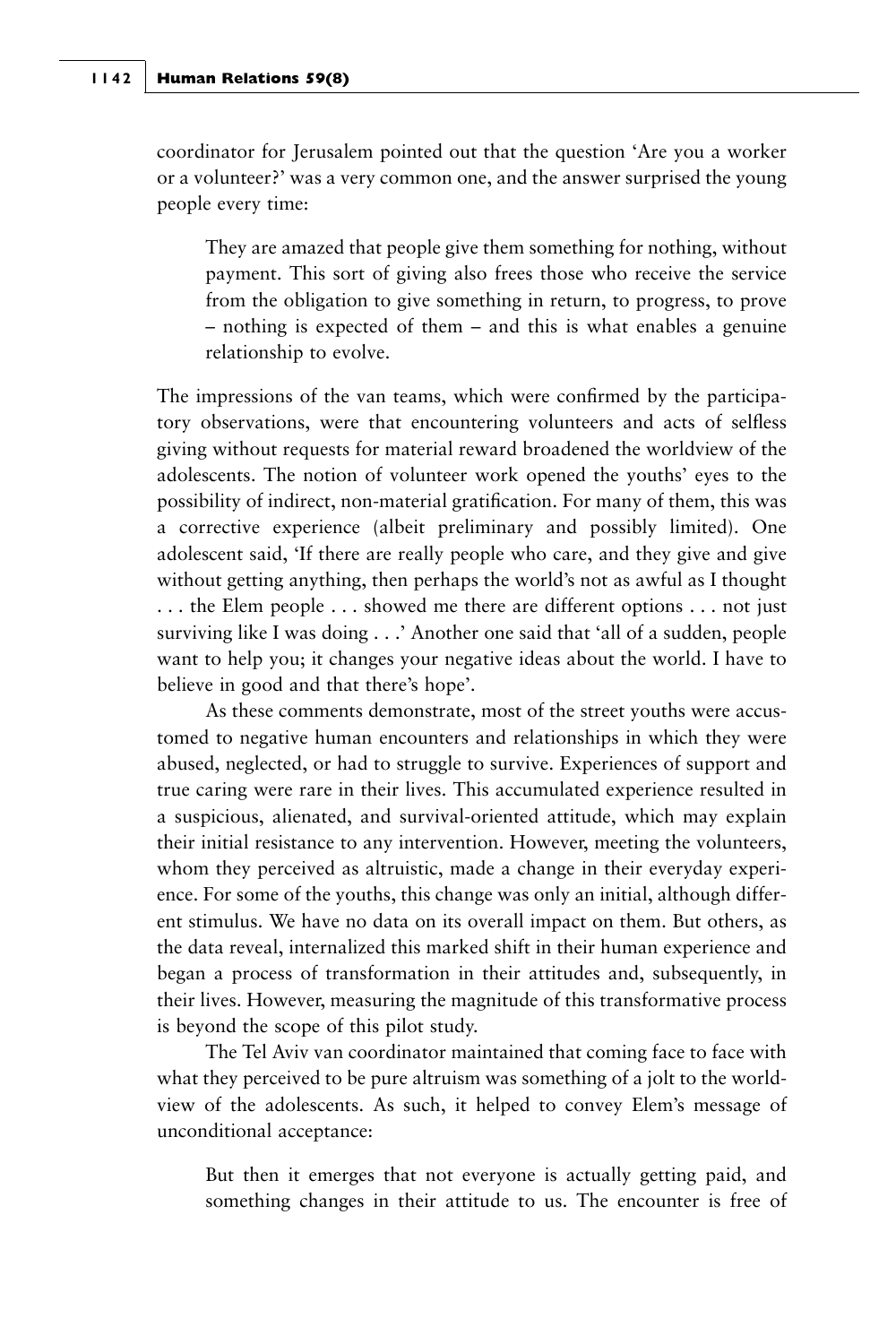personal interests; it is completely different from any encounter they've had previously with other service providers. In our work, we try to be special and to radiate acceptance and disinterest in personal gain, and the volunteers – in fact, their voluntary work – get this message across in the strongest way. There were cases when after a certain time people we met as clients said that they'd like to volunteer, too. You have to remember that there's a big gap between words and deeds, but even expressing the desire means something.

#### Increasing the emotional accessibility of the service

Another major finding concerns the way the adolescents perceived the Elem service. In accordance with findings in the literature (e.g. Kariv-Ben-Moshe, 2002), many young people who had contacts with the vans described their resistance to and mistrust of professional workers employed by the official services. One of the youths we interviewed spoke disparagingly of all social workers, including the one with whom he'd been in regular contact: 'I don't tell her anything. I only go there when I need money, and I tell her all sorts of tales. I don't think she cares about me at all; she only cares about the money. It's not a good relationship.'

Their resistance had another source as well. Many adolescents consider seeking professional therapy as an indication of a mental disorder and weakness. The volunteers, who do not belong to the establishment and are not official therapists, are out of the range of this definition, and therefore, of such resistance. Consequently, the street youths viewed them more favorably than the paid workers. Volunteers were not perceived as interested parties, and their inclusion on the van team was found to contribute to the clients' perception of the service's emotional accessibility. It also helped to bridge the gap between the adolescents and the workers. For example, the participatory observation showed that many street youths told volunteers that they could talk to them because they were not part of the establishment. They frequently heard sentences such as 'If you were a psychologist or a counselor, I would never have talked to you'. One interviewee maintained that 'psychologists aren't human, they aren't human beings. At Elem, you meet real people'. Later, referring to one of the volunteers, the same respondent commented that 'he really invests efforts, he gives of himself . . . he's a good person'. Goodness, which volunteering proves, is clearly important to that young man, and to many others too. The perceived kindness also enhances the emotional accessibility of the vans as a youth-oriented service.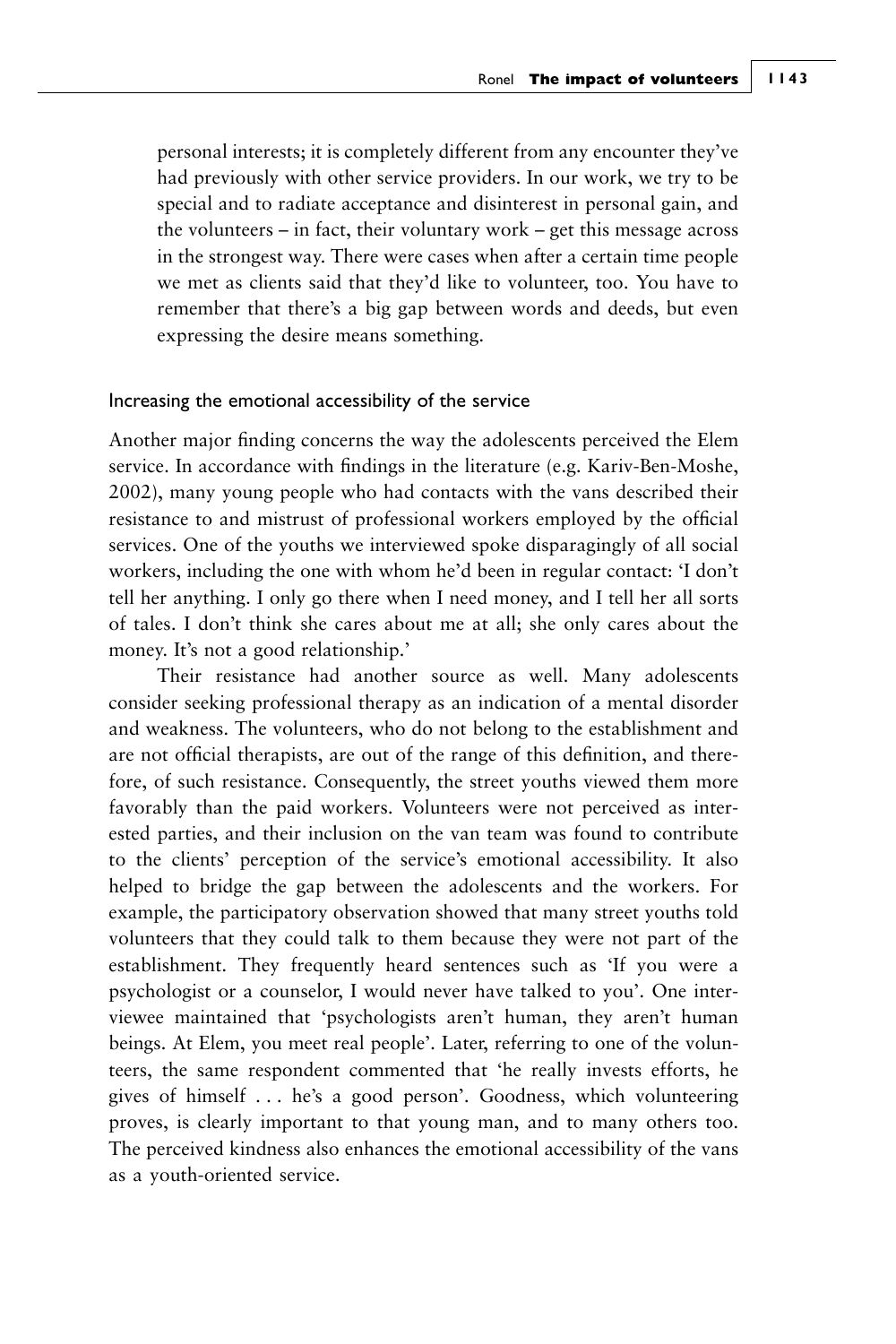#### Different styles of intervention

The work style of volunteers was also found to strengthen both the impression of altruism created among the adolescents, and the influence of that impression on them. Since volunteers are not bound by defined professional guidelines, they are able to reveal their desire to help, their personalities, their intuition, and accumulated life experience. As a result, as one adolescent who was interviewed noted, 'I don't have to conceal information from the van volunteers, because there's no way they'll set me up. So I can be more open with them.' Another pointed out:

A professional is subject to specific rules, for example he's got less time, has to consult with his superiors, is less flexible and available for a relationship than a volunteer. The good thing about [name of a volunteer] is that she's got time; she can meet me whenever I want. It's not like [name of a staffer] you have to set up a meeting and it's complicated . . . volunteers are more flexible, you can get them on their mobiles, and call them when you're in a bad way.

The participatory observations also allowed us to see how a diverse group of volunteers facilitates communications with the youth and serves as a broad resource for support. Thus, we saw young people who preferred to talk with an older volunteer in the van, and later said that she was like a mother to them. On the other hand, some adolescents preferred to connect with a tough-looking military man, whom they could identify with more easily. A worker described a case that illustrates this broad sense of support:

M., 18, worked as a male prostitute in a park. Lived with friends. Used soft drugs, and was very concerned about getting onto hard drugs. Created close ties with a volunteer who works in the army (IDF) – during their conversations, M. told him that he was about to be drafted to the IDF and wasn't sure he really wanted to. After numerous discussions, M. decided he would join up and the van team mobilized to help him. They sent a letter to the army, detailing M.'s life story and the opportunity that the army offered him to become a useful citizen. The volunteer got in touch with the military authorities and as a result, M. was drafted. M. was holding on in the army, and the volunteer sent him parcels for the holidays.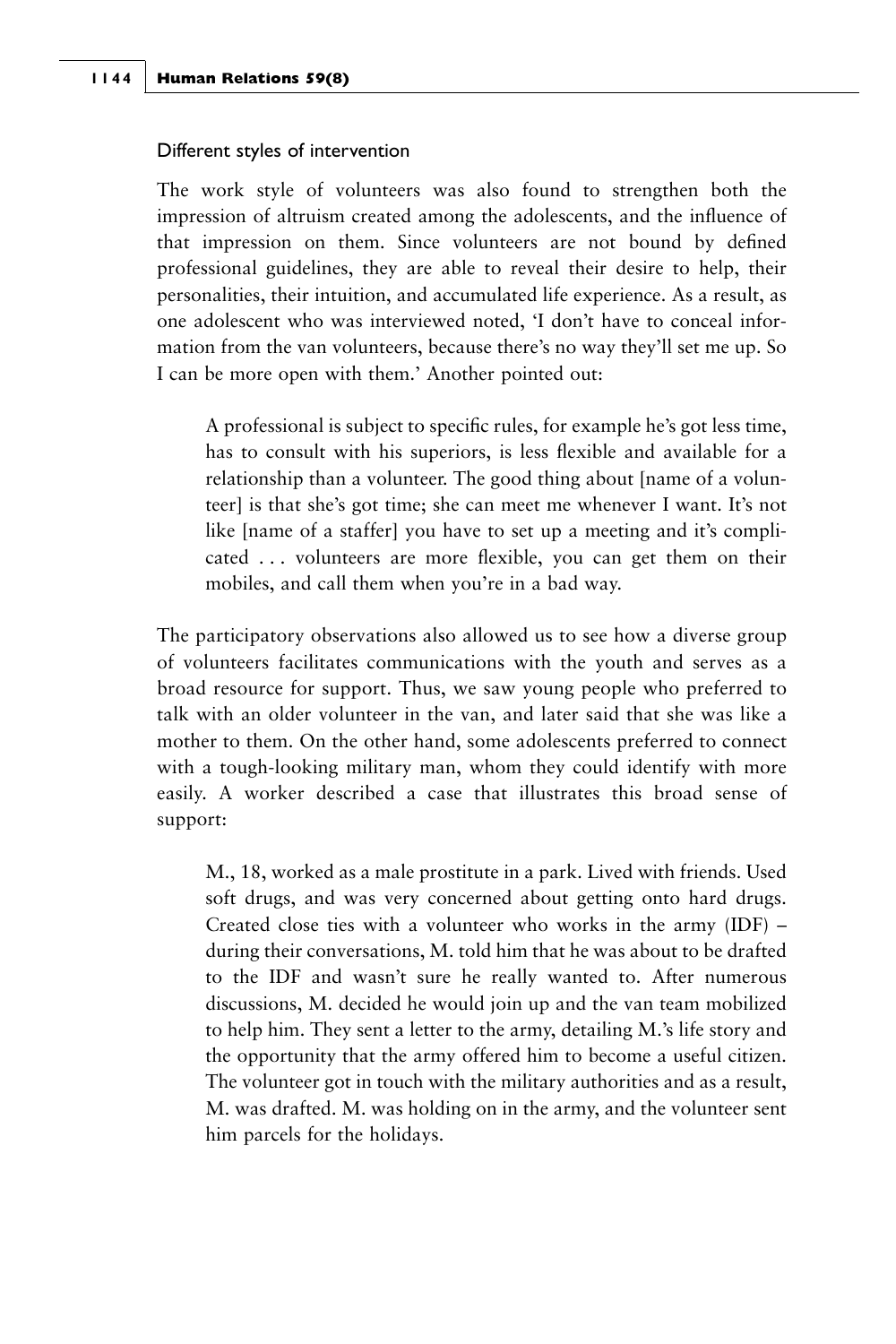### Creating a volunteer image for the service as a whole

According to the findings, the adolescents who knew that the van was staffed mainly by volunteers considered it to be an essentially non-establishment, altruistic, and volunteer project. Many times they related to the workers as volunteers, as well. The entire service was seen as voluntary in nature, and all the workers enjoyed the aura of volunteering. One youth interviewed defined his attitude to all the van workers: 'They aren't regular social workers. In this sense, they're like volunteers'. Thus a salient aspect of the impact of the volunteers was the enhanced reputation of the van service as altruistic in nature, which lowered the initial resistance to what was actually an institutionalized service. It should be noted that these perceptions of the van were probably influenced by other factors, too, such as the outreach work performed by the van teams, the informal meetings on the street, the unusual hours, and the relative emotional accessibility of the van. However, it seems that the presence of volunteers contributed to the impact of all these factors in building the youths' trust.

#### Volunteers as role models

For some of the street youths, the regular meetings with the volunteers and the options that opened up before them changed their priorities and motives; some even said they would like to volunteer to help others. A worker on the Tel Aviv van team mentioned the importance of role modeling, and said that the volunteers, by being volunteers, provided a positive identification model for the adolescents. In their everyday lives, these adolescents had rarely met people like the volunteers – people who find satisfaction in doing good things – and this was an inherent model for positive behavior. The Jerusalem van coordinator noted that a young woman told a volunteer, 'you see? I've learned something from you, I'm going to volunteer!' and actually did so.

#### Obstacles created by volunteer work

Not all influences of the volunteers were necessarily positive; assigning volunteers to the van often created obstacles to its operations. The first obstacle was related to the volunteers' commitment to work; often they could commit to limited periods only, which occasionally hampered activities. At most sites, regular staffers were required to build relationships of trust with the people they served. Rapid volunteer turnover disrupted continuity and, in turn, influenced developments at the site. For example, in one neighborhood,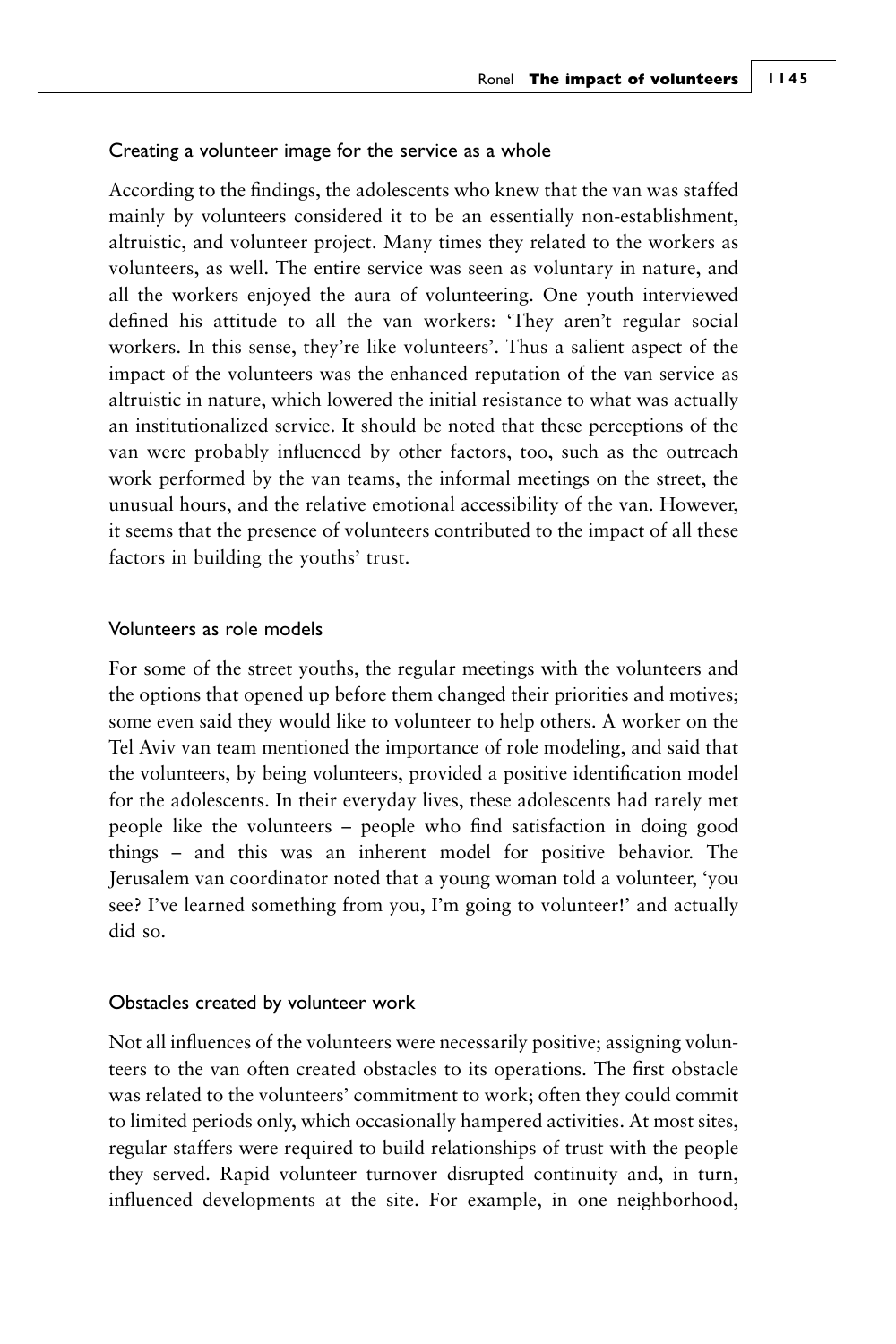which is considered an especially rough area with a population of distrustful youth, the fact that the van was staffed by professionals and the volunteers did not show up regularly compounded client suspicions and the inability to build relationships, and the site was closed.

Additionally, volunteers sometimes had other considerations and priorities, causing them to miss sessions and break the continuity of their work. On occasion, sessions were cancelled because volunteers unexpectedly failed to report for their shifts. Every such hitch had its consequences for maintaining contact with the youths.

Although these obstacles are not directly related to the perceived altruism of the volunteers and its impact on the adolescents, but rather to volunteer work, we present them here in order to provide a balanced picture of the volunteering and its impact. In addition, voluntary work also has organizational and administrative advantages, but these require further analysis that exceeds our present objective.

In summing up this presentation of the results of the research, we cite the words of a volunteer who developed several positive, in-depth, and longlasting relationships with young people in the male prostitution park:

It's important that the relationship is continuous, that the guys I'm in contact with know that they can always come to me when things get tough; that I can be a permanent place for them to turn, over time. Knowing that someone's looking out for them and listening is in itself empowering . . . In fact, I show them that there is another kind of life and I encourage them to get there, to believe in themselves, like I believe in them.

# **Discussion**

Is bad really stronger than good? In an extensive review of various sources, including historical ones, Sorokin (1967) concludes that in social conflicts and relations, good intentions have the power to overcome bad ones. Baumeister et al. (2001), on the other hand, show that badness creates a stronger impression than goodness does. Our pilot study indicates the power of good. This pioneering attempt to study the unique impact of volunteers in the human services on their target population reveals the existence of an outstanding contribution, which affects the service as a whole. Volunteers who joined night-time outreach vans and met at-risk street youths succeeded in showing these young people a human order that contradicts the familiar 'law of the jungle', while also differing from the professionals. The street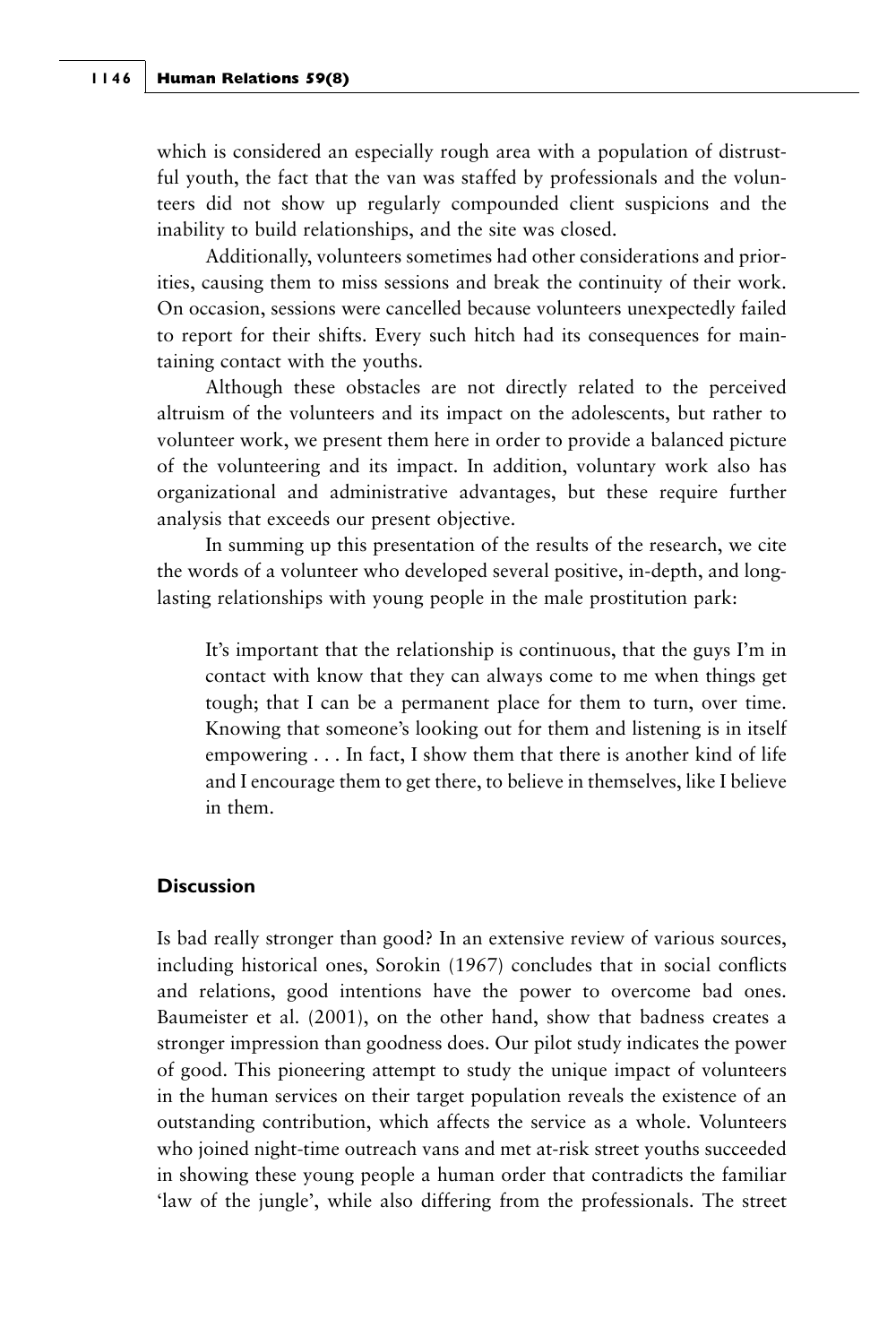youths perceived the volunteers as representing the highest level of altruistic motivation and thinking (Krebs & Van Hesteren, 1994), whether this was the case or not, and they responded to it positively.

Their reaction to meeting people who volunteered for their sake shifted their view of the world. Their perception of the volunteers as altruistic extended to the entire service, including its paid professional workers. The unmediated encounter with perceived altruism broadened the adolescents' awareness of what motivated people, and shook their evolving world view. In turn, they underwent a process of change, reflected in the attempt to reenter the prevailing society and comply with its norms, and, especially, in the willingness of some to volunteer for the good of others. Unfortunately, it is too early to measure the magnitude of this impact, its extent, and its persistence over time.

In general, adolescents are considered to have self-centered, egocentric thinking and behavior (Elkind, 1967; Rankin et al., 2004). At-risk youths, who stay on the streets and struggle for their survival, usually demonstrate a high degree of self-centeredness (Gibbs, 1991). Self-centeredness is understood as preoccupation with one's self and its components, which may filter or obscure other matters. Self-centeredness may be present among people suffering various behavioral disorders (Ronel, 2000; Ronel & Libman, 2003; Ronel & Tim, 2003). It acts in a self-fulfilling manner; individuals who have a self-centered worldview may perceive the world in a way that is shaped by and sustains their self-centeredness. Usually, in this type of worldview, unconditional good is an unusual or nonexistent entity.

Life on the street includes a constant struggle for survival – social, emotional, and sometimes even physical (Kariv-Ben-Moshe, 2002). This struggle is an ever-lasting experience of self-centered motivations. However, the current results demonstrate how distinct goodness can penetrate selfcentered individuals. Self-centered street youth succeeded in perceiving the good they encountered 'as is', and this perception stood in contradiction to their self-centered understanding of human relations and struggles.

One possible explanation, provided by humanistic psychology (for example, Lietaer, 1993; Ruthven, 1992), is based on the assumption that an individual must experience positive attitudes during the growth and development process. The life stories of adolescents in this study reveal constant struggles, with very few positive experiences. When they met the van teams, they encountered an unconditionally positive, empathetic attitude, which created a new existential experience for them. Humanistic psychology assumes that this attitude is a necessary condition for a successful therapeutic relationship (Rogers, 1957).

Our research shows that the youths considered the attitudes of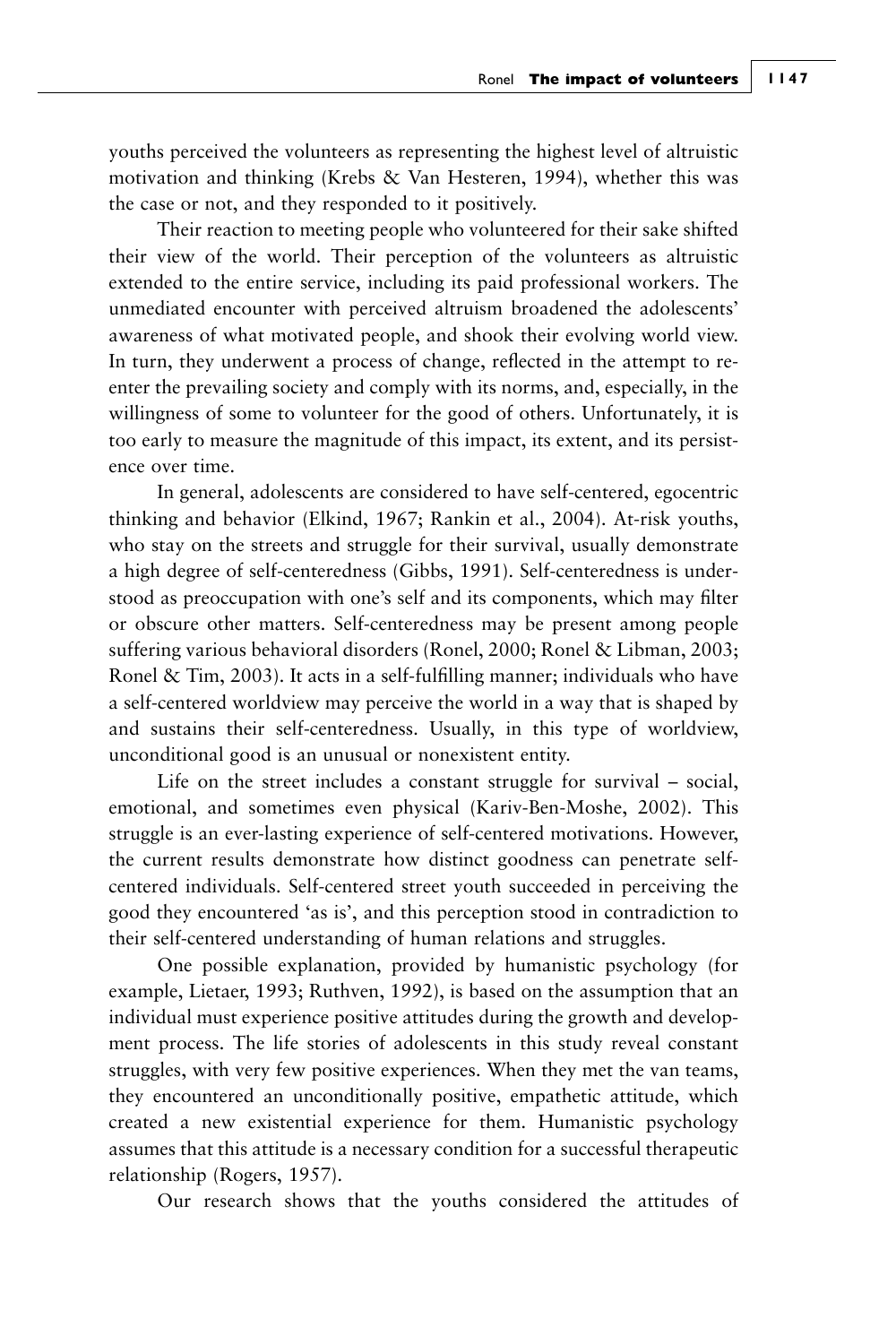volunteers as more affirmative and empathetic, because they perceived the volunteers as altruistic. For them, volunteering exemplified the highest degree of congruence between the declared mission of the service – to care and to help – and its actual implementation. This congruence is also considered an essential condition for change. Moreover, the volunteers' informal attitude, which is reflected in the absence of a power hierarchy between them and the adolescents, and in the trustworthiness they showed the adolescents, also fits the humanistic perception of the therapeutic relationship, in particular, and human relations, in general (Brazier, 1993a). Thus, the work of the volunteers complied with the basic principles of the therapeutic encounter according to humanistic psychology, implemented with a population that is marginalized.

This interpretation can be taken one step further. Most individuals who have experienced almost exclusively self-centered human relations strive for a different kind of experience and seek a meaning to life that includes goodness. Individuals strive to experience goodness and consequently, to practice goodness (Brazier, 1993b). Post (2002) claims that individuals may remember for years those who gave them human warmth and altruistic love. Encountering volunteers, who are perceived to be altruistic, is such an experience. Volunteers serve as role models for the adolescents and create a distinctive social-moral atmosphere, totally different from that generally prevailing on the streets. According to the adolescents' perceptions, in this atmosphere of grace, goodness, manifest in willingness to give without asking for anything in return, is the accepted norm. Street youths, like any other selfcentered population, greatly appreciate this norm, especially because they personally benefit from it. Gradually, as in other contexts where a high level of self-centeredness encounters such a 'grace atmosphere' (Ronel, 1998), several youth reveal a growing wish to be part of that atmosphere.

Individuals whose lives are characterized by self-centeredness are trapped in this narrow existence. Goodness, as perceived, bears the potential to extend one's experience to a different realm. Personally encountering the goodness of others has the power of relief, since it proves the existence of such ability. The perceived good of others suggests the possibility of survival without a constant struggle and a growing sense of a meaningful life. We can therefore conclude, parallel to the claims of positive psychology, that against the background of the accumulation of numerous unfavorable experiences, a decisively good one may have a strong impact. An experience of good, as our results indicate, may actually overcome bad ones under certain conditions yet unexplored. It seems that volunteers who are perceived as pure altruists may be able to inject this message of good into the lives of these people.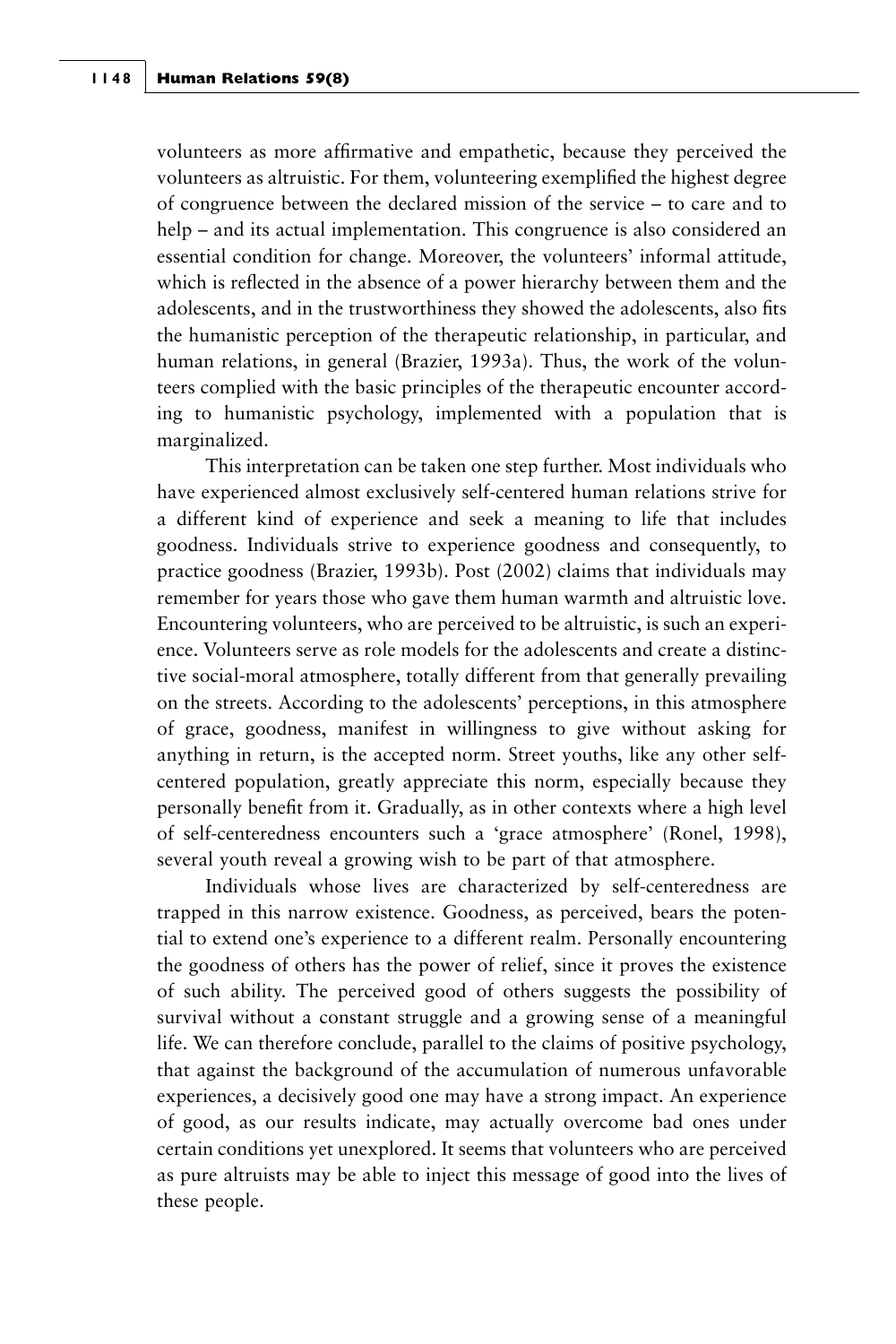A central focus here is the perception of goodness. The findings indicate that perception of a positive intention or motivation is a major component of the impact of helping behavior. Therefore, I suggest the term 'perceived altruism', which emphasizes the importance of the subjective assessment of behavior as altruistic by its beneficiaries. It can be assumed that the more individuals have previously experienced alienation, neglect, hostility, and the need to struggle for existence (as is the case for street youth, as well as other groups), the more suspicious they will be of those helping them, and, therefore, the more they need to perceive this helping as unquestionably altruistic. As the perception of goodness and altruism contradict their former negative experience, it takes an especially strong positive perception to overcome barriers created by the past.

As noted earlier, the search for the meaning of good within human experiences may be attributed to the growing field of positive psychology. Gable and Haidt (2005), for example, claim that: 'there are only a few empirical studies of the positive moral emotions, the emotions we feel when others do good things' (p. 104). As this research suggests, good deeds may have a strong impact upon their beneficiaries. With due caution regarding the generalization of our results, the present research suggests a connection between personal ethics and human influence. For the at-risk youths, the volunteers perceived to be altruistic, who 'did good deeds', exemplified a higher-than-normal ethic, of unconditional giving. This seems to have been an important component in their ability to have an impact. Handelsman et al. (2002) call for a 'positive ethic' within positive psychology, and describe several essential principles of this ethic. I suggest that the unconditional will to act for the good of others is an important human virtue within this ethic that may fulfill a therapeutic need.

Several limitations of the current research should be noted. First, it is an explorative pilot study based on flexible methodology. Hence the results may indicate a possibility in human encounters, but they cannot be generalized. Second, the data were interpreted subjectively, and there may well be alternative interpretations. Third, the target population of at-risk street youth was not studied directly, limiting our ability to draw conclusions about their experience.

There are several possible directions for future research. First, a quantitative study is needed to evaluate the magnitude of the impact of the perceived altruistic good of volunteers. Such a study should include examination of the extent and duration of this impact. Second, the influence of goodness and of perceived altruism should be studied in different settings with different populations, to broaden our knowledge of its impact. Third, as self-centeredness is considered here as a key component in understanding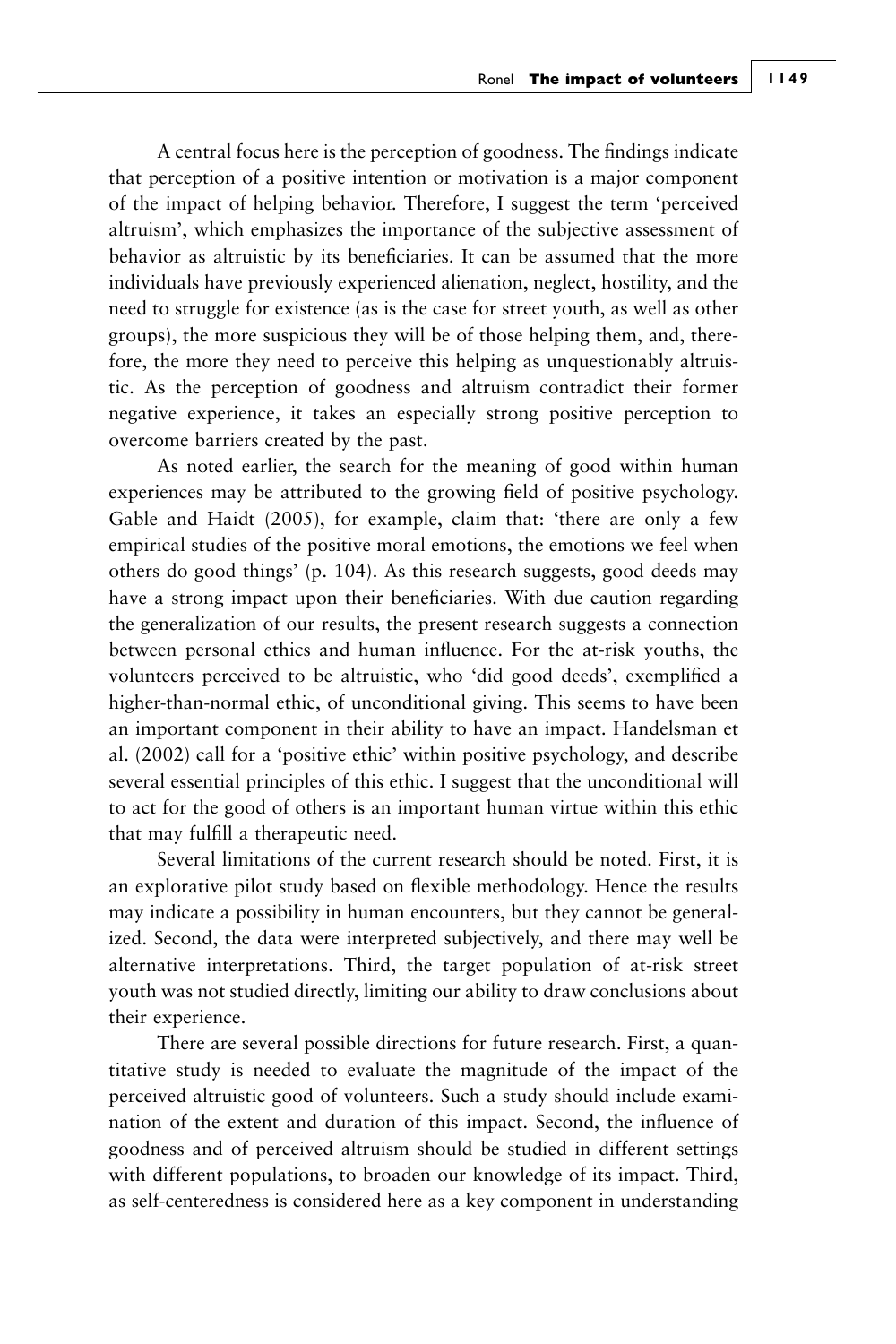the impact of the good, future research might evaluate how altruism affects self-centeredness in different populations.

# **Note**

1 I use the terms 'van team' and 'workers' here to refer to the salaried staff, compared with 'volunteers', which represents the non-salaried staff.

#### **References**

- Atkinson, P. & Hammersley, M. Ethnography and participant observation. In N.K. Denzin & Y.S. Lincoln (Eds), *Handbook of qualitative research*. Thousand Oaks, CA: Sage, 1994, pp. 248–61.
- Batson, C.D., Ahmad, N., Lishner, A.D. & Tsang, J. Empathy and altruism. In C.R. Snyder & S.J. Lopez (Eds), *Handbook of positive psychology*. New York: Oxford University Press, 2002, pp. 485–98.
- Baumeister, R.F., Bratslavsky, E., Finkenauer, C. & Vohs, K.D. Bad is stronger than good. *Review of General Psychology*, 2001, *5*(4), 323–70.
- Borkman, T. & Schubert, M. Participatory action research as a strategy for studying selfhelp groups internationally. In F. Lavoie, T. Borkman & B. Gidron (Eds), *Self-help and mutual aid groups*. New York: Haworth, 1994, pp. 45–68.
- Brazier, D. Introduction. In D. Brazier (Ed.), *Beyond Carl Rogers*. London: Constable, 1993a, pp. 7–13.
- Brazier, D. The necessary condition is love. In D. Brazier (Ed.), *Beyond Carl Rogers*. London: Constable, 1993b, pp. 72–91.
- Brown, L. Mobilizing community services for adolescents in trouble. *Social Work with Groups*, 1986, *9*(1), 107–19.
- Bryman, A. *Quantity and quality in social research*. London: Unwin Hyman, 1988.
- Cnaan, R.A. & Cascio, T.A. Performance and commitment: Issues management of volunteers in human service organizations. *Journal of Social Service Research*, 1999, *24*(3/4),  $1 - 30.$
- Clohesy, W.W. Altruism and the endurance of the good. *Voluntas: International Journal of Voluntary and Nonprofit Organizations*, 2000, *11*(3), 237–53.
- Dilorenzo, T.A., Abramo, D.M., Hein, K., Clare, G.S., Dell, R. & Shaffer, N. The evaluation of targeted outreach in an adolescent HIV/AIDS program. *Journal of Adolescent Health*, 1993, *13*, 301–06.
- Duckworth, A.L., Steen, T.A. & Seligman, M.E.P. Positive psychology in clinical practice. *Annual Review of Clinical Psychology*, 2005, *1*, 629–51. Available at: [arjournals. annualreviews.org], accessed 7 May 2005.
- Elkind, D. Egocentrism in adolescence. *Child Development*, 1967, *38*, 1025–34.
- Evered, R. & Meryl, R.L. Alternative perspective in the organizational science: 'Inquiry from the inside' and 'inquiry from the outside'. *Academy of Management Review*, 1981, *6*(3), 385–95.
- Fehr, E. & Fischbacher, U. The nature of human altruism. *Nature*, 2003, *425*(23), 785–91.
- Fitch, R.A. Characteristics and motivations of college students volunteering for community service. *Journal of College Students Personnel*, 1987, *28*(5), 424–31.
- Fredrickson, B.L. The role of positive emotions in positive psychology: The broaden-andbuild theory of positive emotions. *American Psychologist*, 2001, *56*(3), 218–26.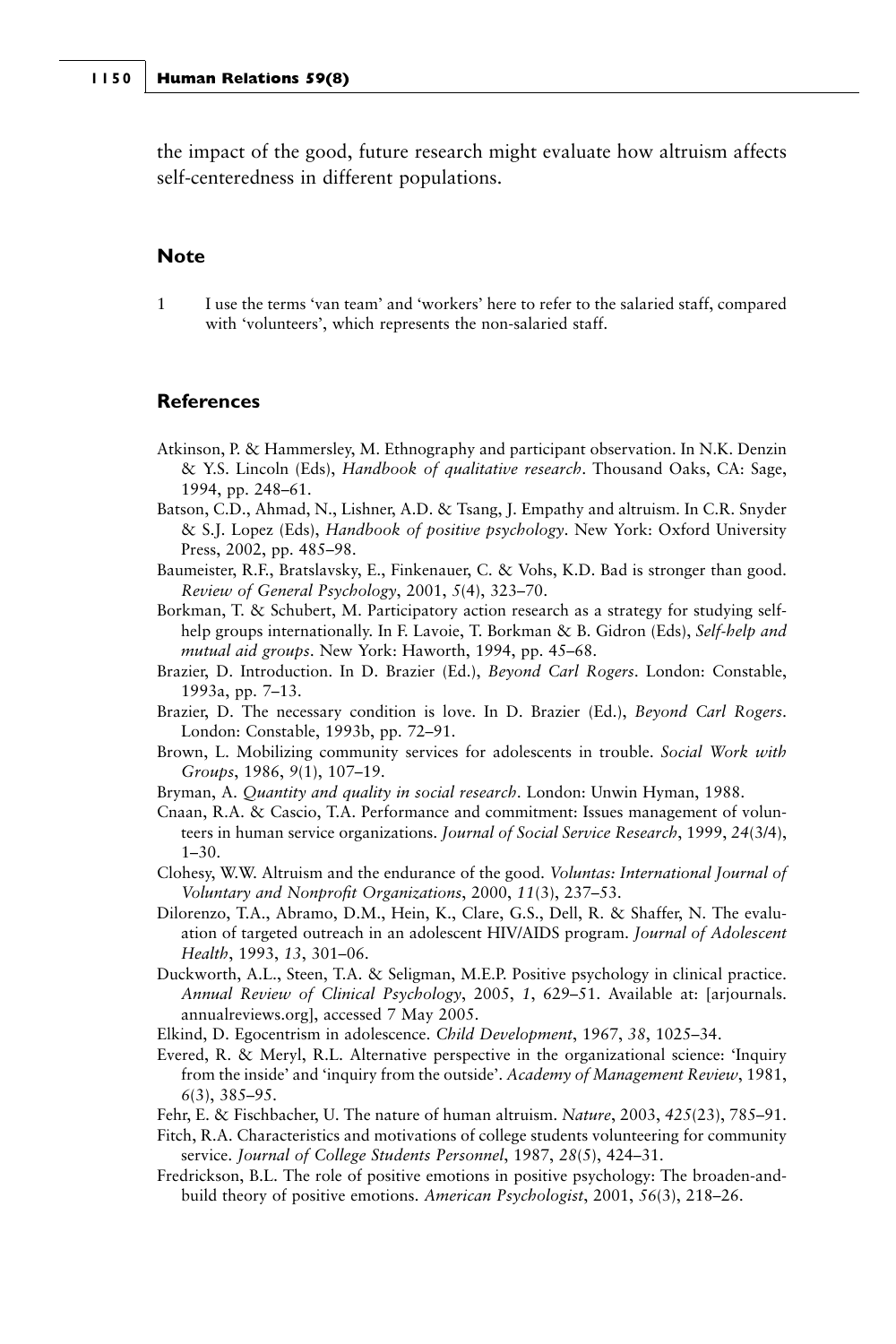- Gable, S.L. & Haidt, J. What (and why) is positive psychology? *Review of General Psychology*, 2005, *9*(2), 103–10.
- Gibbs, J.C. Socio-moral developmental delay and cognitive distortion: Implications for the treatment of antisocial youth. In W.M. Kurtines & J.L. Gewirtz (Eds), *Handbook of moral behavior and development*, vol. 3. Hillsdale, NJ: Earlbaum, 1991, pp. 95–110.
- Gillham, J.E., Reivich, K.J. & Shatte, A.J. Positive youth development, prevention and positive psychology: Commentary on 'Positive youth development in the United States'. *Prevention and Treatment*, 2002, *5*(18). Available at: [http://journals.apa.org/ prevention/volume5/pre0050018c.html], accessed 17 June 2005.
- Giorgi, A. Convergence and divergence of qualitative and quantitative methods in psychology. In A. Giorgi, C. Fischer & E. Murray (Eds), *Phenomenological psychology*, Vol. II. Pittsburgh, PA: Duquesne University Press, 1975, pp. 72–9.
- Golden, G.K. Volunteer counsellors: An innovative, economic response to mental health service gaps. *Social Work*, 1991, *36*(3), 230–2.
- Hamilton, S.F. & Fenzel, L.M. The impact of volunteer experience on adolescent development: Evidence of program effects. *Journal of Adolescent Research*, 1988, *3*(1), 65–80.
- Handelsman, M.M., Knapp, S. & Gottlieb, M.C. Positive ethics. In C.R. Snyder & S.J. Lopez (Eds), *Handbook of positive psychology*. New York: Oxford University Press, 2002, pp. 731–44.
- Hocking, J.E. and Lawrence, S.G. Changing attitudes toward the homeless: The effects of prosocial communication with the homeless. *Journal of Social Distress and the Homeless*, 2000, *9*(2), 91–110.
- Johnson, M.K., Beebe, T., Moritmer, J.T. & Snyder, M. Volunteerism in adolescence: A process perspective. *Journal of Research on Adolescence*, 1998, *8*(3), 309–32.
- Khalil, E.L. What is altruism? *Journal of Economic Psychology*, 2004, *25*, 97–123.
- Kariv-Ben-Moshe, I. Adolescents in transitional states the experience of living in and from the street. Master thesis, School of Social Work, Bar Ilan University, Ramat Gan, Israel, 2002.
- Kemmis, S. & McTaggart, R. Participatory action research. In N.K. Denzin & Y.S. Lincoln (Eds), *Handbook of qualitative research*, vol. II. Thousand Oaks, CA: Sage, 2000, pp. 567–605.
- Kidder, H.L. & Judd, C.M. *Research methods in social relations*. New York: CBS College Publications, 1986.
- Kockelmans, J.J. Husserl's original view on phenomenological psychology. In J.J. Kockelmans (Ed.), *Phenomenological psychology*. Dordrecht: Martinus Nijhoff, 1987, pp. 3–29.
- Kohlberg, L. *The philosophy of moral development*. San Francisco, CA: Harper & Row, 1981.
- Krebs, D.L. & Van Hesteren, F. The development of altruism: Towards an integrative model. *Developmental Review*, 1994, *14*(2), 103–58.
- Lietaer, G. Authenticity, congruence and transparency. In D. Brazier (Ed.), *Beyond Carl Rogers*. London: Constable, 1993, pp. 17–46.
- Mac Neela, P. Individuals and organisations: An exploration of the volunteering process in health and social care groups. Final Report to the Third Sector Research Programme, Royal Irish Academy. Available at: [http://www.ria.ie/committees/pdfs/tsrp/ macneela.pdf], accessed 3 July 2005.
- Molnar, B.E., Shade, S.B., Kral, A.H., Booth, R.E., & Watters, J.K. Suicidal behavior and sexual/physical abuse among street youth. *Child Abuse and Neglect*, 1998, *22*(3), 213–22.
- Moore, C.W. & Allen, J.A. The effect of volunteering on the young volunteer. *Journal of Primary Prevention*, 1996, *17*(2), 231–58.
- Naftali, M. The connection between factors linked with career and employment,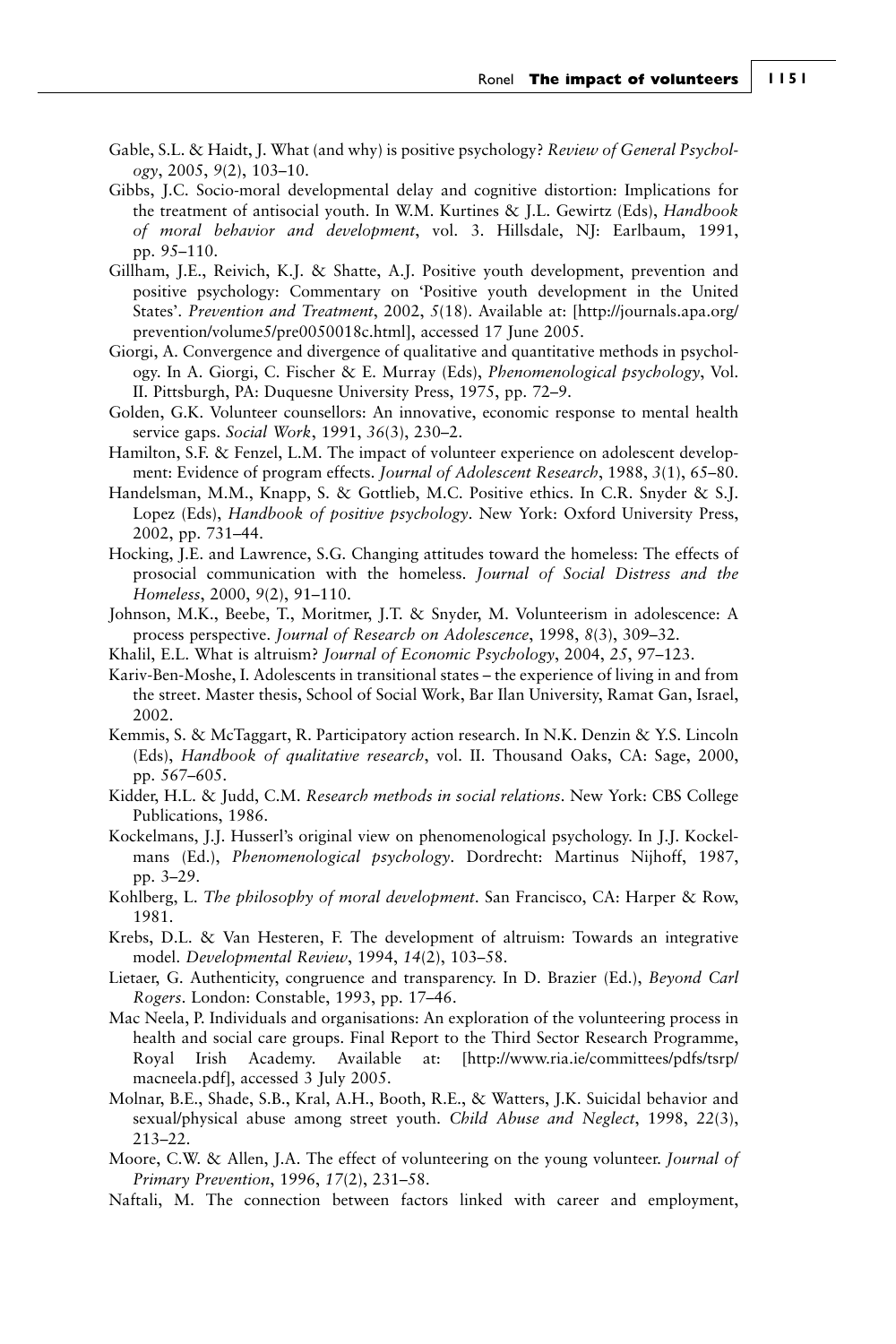motivation to volunteer, and patterns of volunteering among social workers. Doctoral dissertation, School of Social Work, Tel Aviv University, 1999.

- Penner, L.A., Dovidio, J.F., Piliavin, J.A. & Schroeder, D.A. Prosocial behavior: Multilevel perspectives. *Annual Review of Psychology*, 2005, *56*, 365–92.
- Piliavin, J.A. & Charng, H.W. Altruism: A review of recent theory and research. *Annual Review of Sociology*, 1990, *16*, 27–65.
- Polkinghorne, D.E. Phenomenological research methods. In R.S. Valle & S. Halling (Eds), *Existential-phenomenological perspectives in psychology*. New York: Plenum Press, 1989, pp. 41–60.
- Post, S.G. The tradition of agape. In S.G. Post, L.G. Underwood, J.P. Scloss & W.B. Hurlbut (Eds), *Altruism and altruistic love: Science, philosophy, and religion in dialogue*. Oxford: Oxford University Press, 2002, pp. 51–64.
- Post, S.G. Altruism, happiness, and health: It's good to be good. *International Journal of Behavioral Medicine*, 2005, *12*(2), 66–77.
- Rachlin, H. Altruism and selfishness. *Behavioral and Brain Sciences*, 2002, *25*(2), 239–96.
- Rankin, J.L., Lane, D.J., Gibbons, F.X. & Gerrard, M. Adolescent self-consciousness: Longitudinal age changes and gender differences in two cohorts. *Journal of Research on Adolescence*, 2004, *14*(1), 1–21.
- Reason, P. Three approaches to participative inquiry. In N.K. Denzin & Y.S. Lincoln (Eds), *Handbook of qualitative research*. Thousand Oaks, CA: Sage, 1994, pp. 324–39.
- Rogers, C.R. The necessary and sufficient conditions of therapeutic personality change. *Journal of Consulting Psychology*, 1957, *21*, 95–103.
- Ronel, N. Twelve-Step self-help groups: The spontaneous emergence of 'grace communities'. *Social Development Issues*, 1998, *20*(3), 53–72.
- Ronel, N. From self-help to professional care: An expansion and an application of the 12-Step Program. *Journal of Applied Behavioral Science*, 2000, *36*(1), 108–22.
- Ronel, N. & Libman, G. Eating disorders and recovery: Lessons from Overeaters Anonymous. *Clinical Social Work Journal*, 2003, *31*(2), 155–71.
- Ronel, N. & Tim, R. Grace therapy: Meeting the challenge of group therapy for male batterers. *Clinical Social Work Journal*, 2003, *31*(1), 63–80.
- Ruthven, A.J. A person-centered/humanistic approach to intervention. In R.C. D'Amato & B.A. Rothlisberg (Eds), *Psychological perspectives on human intervention*. New York: Longman, 1992, pp. 95–111.
- Schondel, C., Boehm, K.E., Rose, J. & Marlowe, A. Adolescent volunteers: An untapped resource in the delivery of adolescent preventive health care. *Youth and Society*, 1995, *27*(2), 123–35.
- Seligman, M.E.P. Positive psychology, positive prevention, and positive therapy. In C.R. Snyder & S.J. Lopez (Eds), *Handbook of positive psychology*. New York: Oxford University Press, 2002, pp. 3–9.
- Seligman, M.E.P. & Csikszentmihalyi, M. Positive psychology: An introduction. *American Psychologist*, 2000, *55*, 5–14.
- Sheldon, K.M. & King, L.K. Why positive psychology is necessary. *American Psychologist*, 2001, *56*(1), 216–17.
- Shkedi, A. *Words of meaning*. Tel Aviv: Ramot, 2003 (in Hebrew).
- Sorokin, P.A. *The ways and powers of love*. Chicago, IL: H. Regnery Co., 1967.
- Spinelli, E. *An Introduction to phenomenological psychology*. London: Sage, 1989.
- Susser, E., Goldfinger, S.M. & White, A. Some clinical approaches to the homeless mentally ill. *Community Mental Health Journal*, 1990, *26*, 463–80.
- Tunnel, G.B. Three dimensions of naturalness: An expanded definition of field and research. *Psychological Bulletin*, 1977, *84*(3), 426–37.
- Underwood, L.G. Interviews with Trappist monks as a contribution to research methodology in the investigation of compassionate love. *Journal for the Theory of Social Behaviour*, 2005, *35*(3), 285–302.